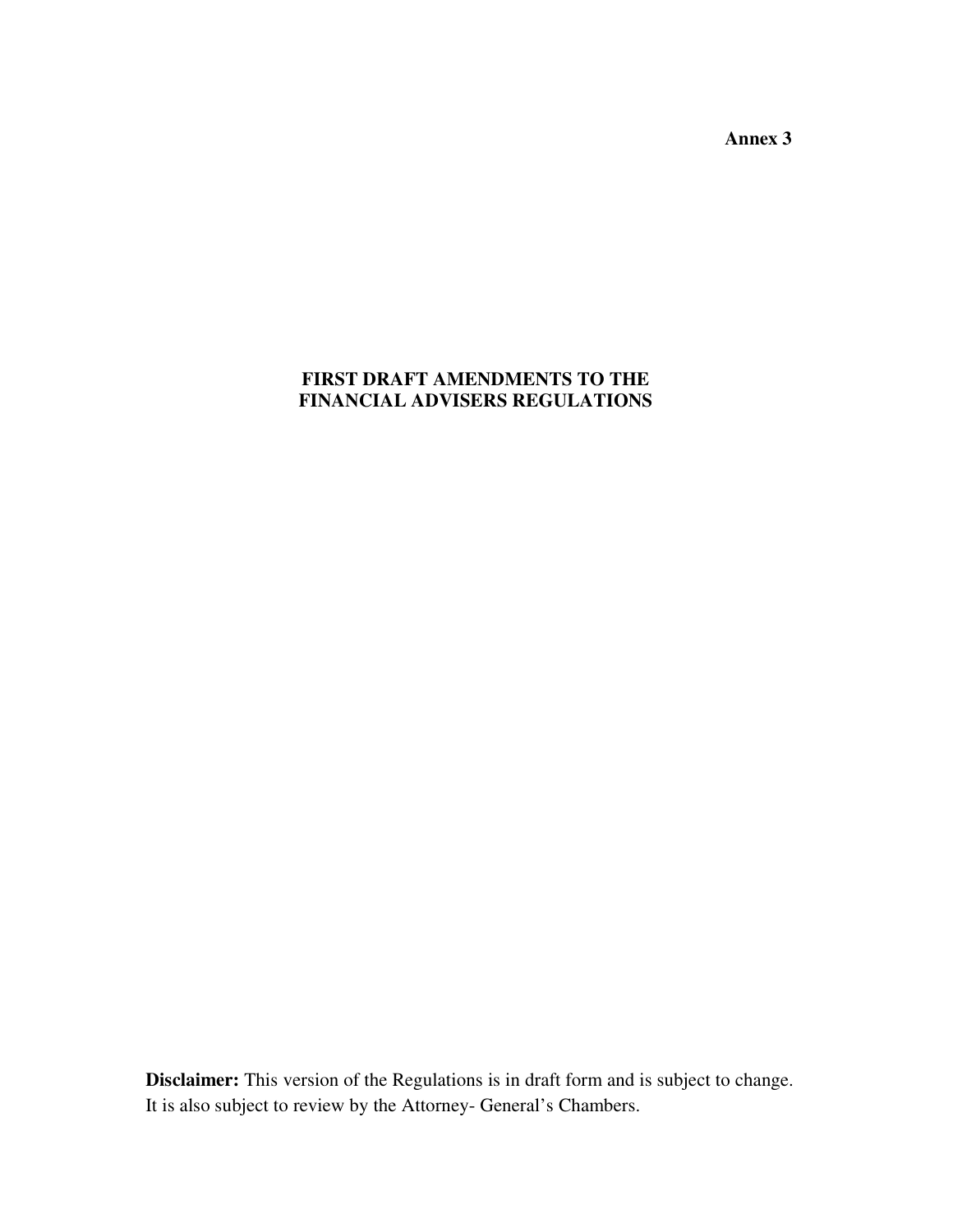## FINANCIAL ADVISERS ACT (CHAPTER 110)

# FINANCIAL ADVISERS (AMENDMENT NO. 1) REGULATIONS 2015

In exercise of the powers conferred by sections 9, 23 and 104 of the Financial Advisers Act, the Monetary Authority of Singapore hereby makes the following Regulations:

#### **Citation and commencement**

**1.** These Regulations may be cited as the Financial Advisers (Amendment No. 1) Regulations 2015 and shall come into operation on [effective date of legislation].

#### **Amendment of regulation 2**

**2.** Regulation 2 of the Financial Advisers Regulations (Rg 2) (referred to in these Regulations as the principal Regulations) is amended—

(1) by inserting, immediately after the definition "accredited investor" in paragraph (1) of the regulation, the following definition:

" "adjusted net head office funds", in relation to the licensed financial adviser, means its net head office funds after deducting the applicable items specified in —

- (a) an MAS notice that applies to the licensed financial adviser; and
- (b) if a notice referred to in regulation 16A is given to the licensed financial adviser, that notice;";
- (2) by inserting, immediately after the definition "advertisement" in paragraph (1) of the regulation, the following definition:

" "base capital" in relation to an applicant for grant of a financial adviser's licence or a licensed financial adviser, means the sum of—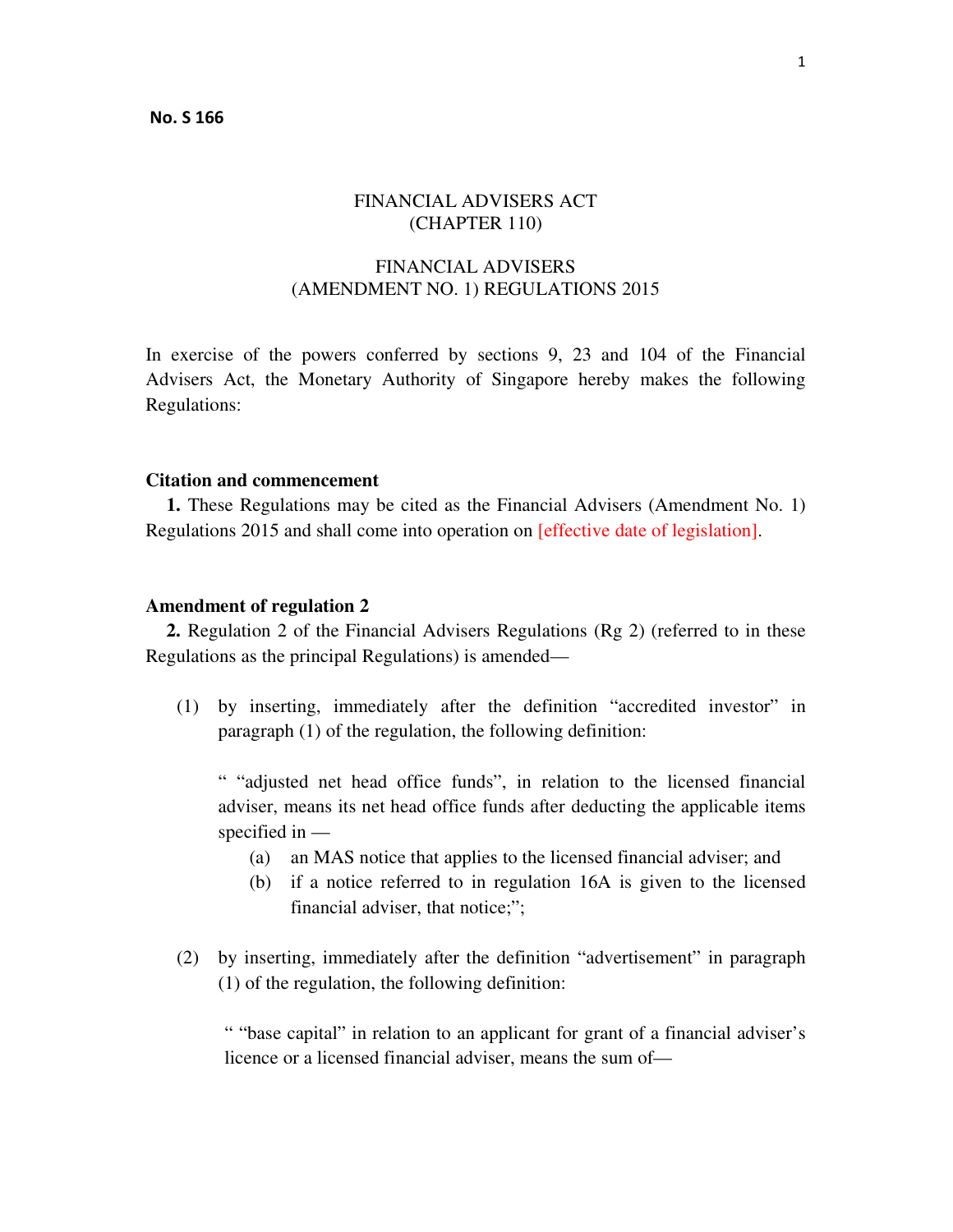- (a) the following items in the latest account of the applicant or the licensed financial adviser (as the case may be):
	- (i) paid-up ordinary share capital; and
	- (ii) paid-up irredeemable and non-cumulative preference share capital; and
- (b) any unappropriated profit or loss in the latest audited accounts of the applicant or the licensed financial adviser (as the case may be),

less any interim loss in the latest accounts of the applicant or the licensed financial adviser (as the case may be) and any dividend that has been declared since the latest audited accounts of the applicant or the licensed financial adviser (as the case may be);";

(3) by inserting, immediately after the definition "expert investor" in paragraph (1) of the regulation, the following definition:

" "financial resources" has the meaning given to that expression in regulation 16;";

(4) by inserting, immediately after the definition "institutional investor" in paragraph (1) of the regulation, the following definitions:

" "irredeemable and non-cumulative preference share capital" means preference share capital consisting of preference shares that satisfy all of the following requirements:

- (a) the principal of the shares is perpetual;
- (b) the shares are not callable at the initiative of the issuer of the shares or the shareholders, and the principal of the shares is never repaid outside of liquidation of the issuer, except in the case of a repurchase or other manner of reduction of share capital that is initiated by the issuer and permitted under written law; and
- (c) the issuer has full discretion to cancel dividend payments, and
	- (i) the cancellation of dividend payments is not an event of default of the issuer under any agreement;
	- (ii) the issuer has full access to cancelled dividend payments to meet its obligations as they fall due; and
	- (iii) the cancellation of dividend payments does not result in any restriction being imposed on the issuer under any agreement,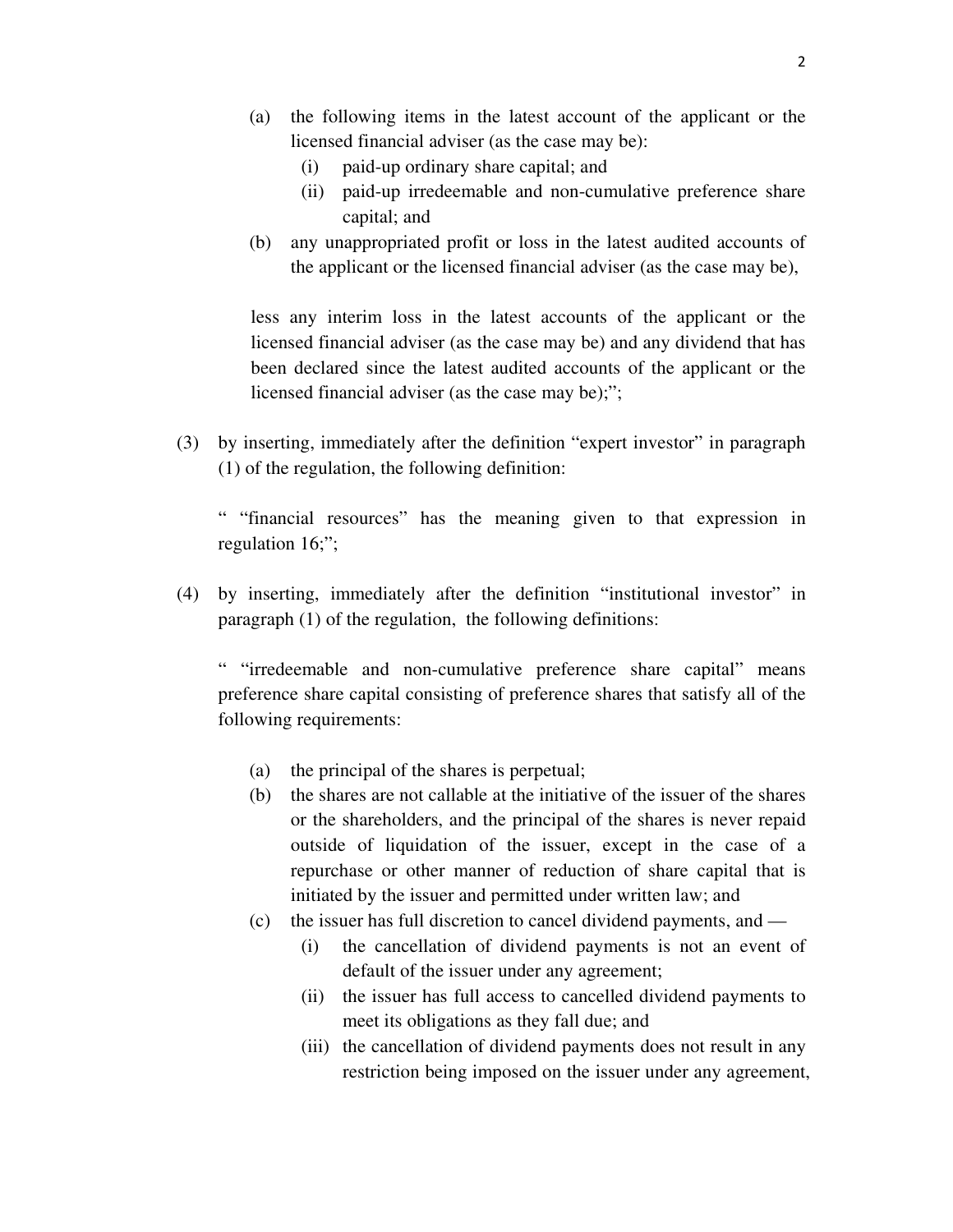except in relation to dividend payments to ordinary shareholders;

"MAS notice" means a notice issued by the Authority under regulation 2A;";

- (5) by deleting the definition of "net asset value" in paragraph (1) of the regulation;
- (6) by inserting, immediately before the definition "Registered Fund Management Company" in paragraph (1) of the regulation, the following definition:

" "qualifying subordinated loan" means a subordinated loan the terms of which are evidenced by a subordinated loan agreement between the licensed financial adviser concerned and a lender (referred to in this definition as the subordinated creditor) which expressly provides all of the following:

- (a) the subordinated loan has not less than 2 years to maturity at the time the loan is first drawn down;
- (b) that the subordinated creditor shall not claim or receive from the licensed financial adviser, by way of set-off or in any other manner, any subordinated loan repayment until after every senior debt has been paid or unless the licensed financial adviser has obtained the prior written approval of the Authority;
- (c) that the claims of the subordinated creditor are fully subordinated to the claims of all senior creditors;
- (d) an option for the licensed financial adviser to defer interest payment on the principal amount of the subordinated loan;
- (e) that the subordinated loan shall automatically be converted into capital to provide a cushion for losses to creditors if an appropriate reconstruction of the capital of the licensed financial adviser which is acceptable to the Authority has not been undertaken;
- (f) that, in the event of any payment or distribution of assets of the licensed financial adviser, whether in cash, in kind or in securities (referred to in this definition as a distribution), upon any dissolution, winding-up, liquidation or reorganisation of the licensed financial adviser —
	- (i) the senior creditors shall first be entitled to receive payment in full of the senior debts before the subordinated creditor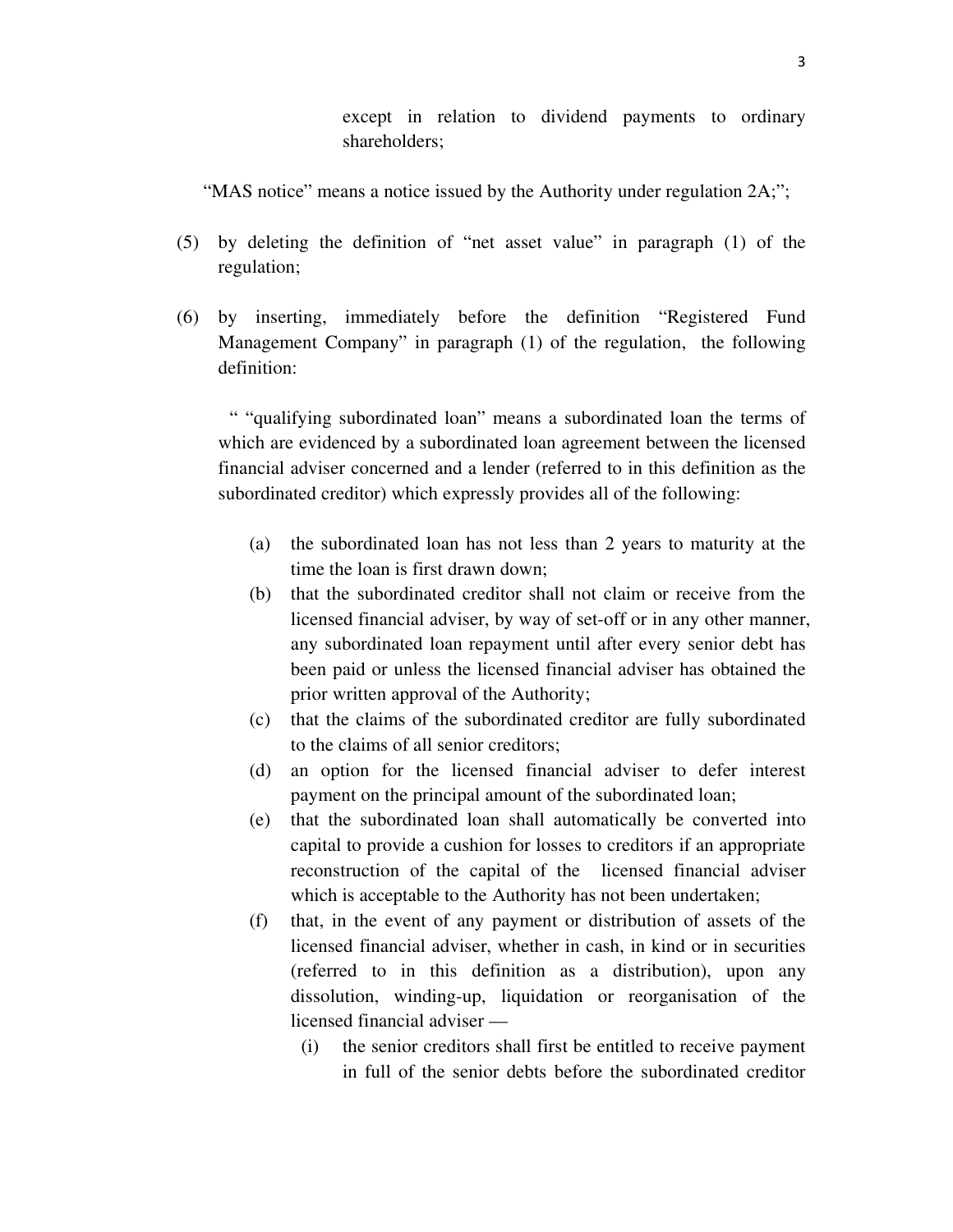receives any payment in respect of the subordinated debt; and

- (ii) any distribution to which the subordinated creditor would be entitled but for the provisions of the subordinated loan agreement shall be made by the liquidator, Official Assignee in bankruptcy or any other person making the distribution directly to the senior creditors rateably according to their senior debts until they have been paid in full (taking into account other distributions to the senior creditors);
- (g) a term that if, notwithstanding sub-paragraphs (b) to (f), any distribution is received by the subordinated creditor in respect of the subordinated debt, the distribution shall be paid over to the senior creditors for application rateably according to their senior debts until they have been paid in full (taking into account other distributions to the senior creditors) and, until such payment has been made in full, the distribution shall be held in trust for the senior creditors; and
- (h) that no subordinated creditor may demand the early or accelerated repayment of the subordinated loan;
- (i) that the subordinated loan agreement is not subject to any crossdefault or negative pledge; and
- (i) such other criteria as may be specified in or imposed by  $-$ 
	- (i) an MAS notice applicable to the licensed financial adviser; and
	- (ii) any notice given to the licensed financial adviser by the Authority;";
- (7) by deleting the word "." at the end of the definition of "Registered Fund Management Company" in paragraph (1) of the regulation, and substituting with the word ";";
- (8) by inserting, immediately after the definition "Registered Fund Management Company" in paragraph (1) of the regulation, the following definition:

" "senior creditor", in relation to a qualifying subordinated loan, means a creditor to whom a senior debt is owed;

"senior debt", in relation to a qualifying subordinated loan, means a debt of the licensed financial adviser concerned that is outstanding at any time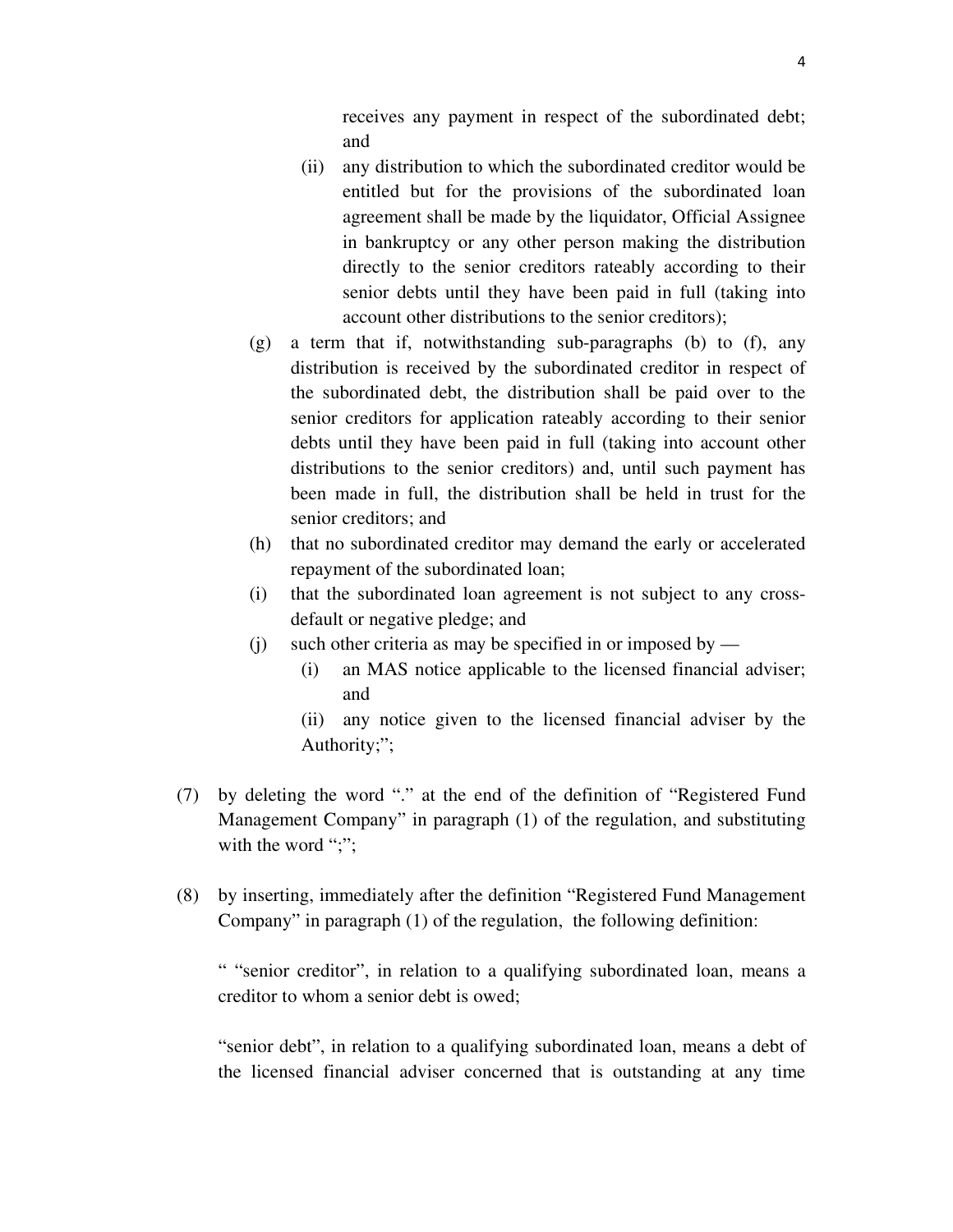during the period in which the qualifying subordinated loan is outstanding."; and

(9) by deleting paragraph (2) of the regulation.

#### **New regulation 2A**

**3.** The principal Regulations are amended by inserting, immediately after regulation 2, the following regulation:

#### "**MAS notices**

**2A.** The Authority may from time to time issue notices for the purposes of these Regulations, which shall be published on the Authority's Internet website at http://www.mas.gov.sg (under "Regulations and Financial Stability", "Regulations, Guidance and Licensing", "Financial Advisers").".

#### **Deletion and substitution of regulation 15**

**4.** Regulation 15 of the principal Regulations is deleted and the following regulations substituted therefor:

## **"Minimum financial requirements for grant of financial adviser's licence**

**15.—**(1) For the purposes of section 9(1)(*b*) of the Act and subject to paragraph (2), the applicant shall meet the following minimum financial requirements for the grant of a financial adviser's licence:

- (a) in the case of an applicant which intends to carry on a business of providing the financial advisory service of advising others by issuing or promulgating research analyses or research reports, whether in electronic, print or other form, concerning any investment product –
	- (i) where the applicant is incorporated in Singapore, its base capital is not less than \$250,000; or
	- (ii) where the applicant is a foreign company, its net head office funds are not less than \$250,000;
- (b) in any other case, where the applicant is incorporated in Singapore, its base capital is or, where the applicant is a foreign company, its net head office funds, are not less than: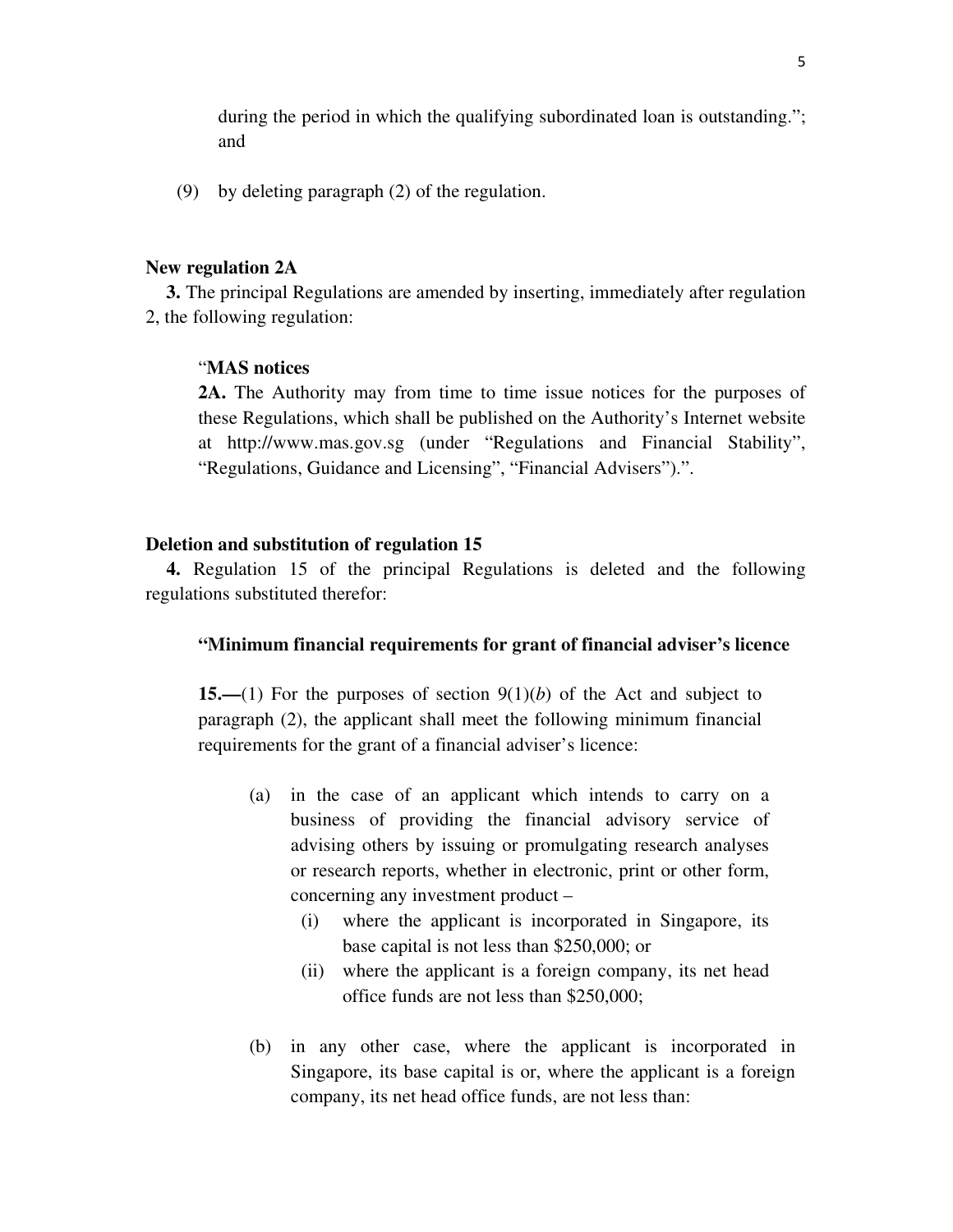- (i) \$500,000; or
- (ii) \$300,000, subject to the condition that the applicant has in effect a professional indemnity insurance policy –
	- (A) which is in addition to the professional indemnity insurance policy required under regulation 17;
	- (B) which covers a limit of indemnity of an amount not less than \$500,000; and
	- (C) the amount of deductible allowed does not exceed 10% of the applicant's base capital.

(2) The Authority may vary the minimum financial requirements applicable to the applicant for the grant of a financial adviser's licence, by notice in writing, if the Authority considers it appropriate to do so in the circumstances of the case.

## **Where base capital or net head office funds of licensed financial adviser falls below minimum financial requirements**

**15A.—** (1) A licensed financial adviser shall not cause or permit –

- (a) where it is incorporated in Singapore, its base capital; or
- (b) where it is a foreign company, its net head office funds,

to fall below the minimum financial requirements required under regulation 15, paragraph (2) or paragraph (3), as the case may be.

(2) If a licensed financial adviser, at any time during the currency of its licence, intends to commence or cease business in the provision of any financial advisory service, or change the scope of its business in the provision of any financial advisory service, such that a different minimum financial requirement shall apply to it, it shall obtain the prior written approval of the Authority to comply with the new minimum financial requirement applicable to it.

(3) The Authority may vary the minimum financial requirements applicable to a licensed financial adviser, at any time during the currency of its licence, by notice in writing, if the Authority considers it appropriate to do so in the circumstances of the case.

(4) If a licensed financial adviser fails to comply with paragraph (1) or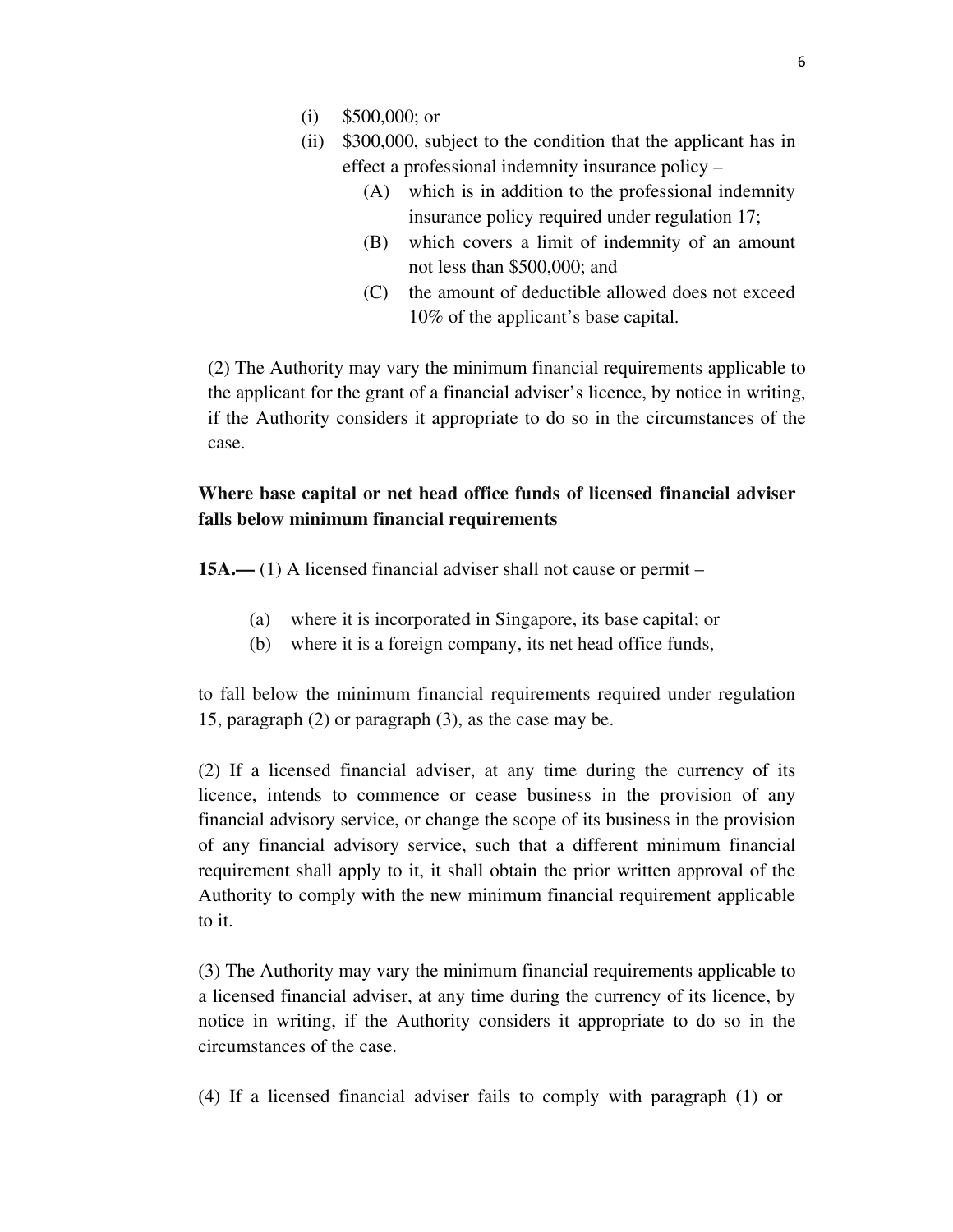becomes aware that it will fail to comply with that paragraph, the licensed financial adviser shall immediately notify the Authority.

(5) If the Authority is notified by a licensed financial adviser under paragraph (4) or becomes aware that the licensed financial adviser has failed to comply with paragraph  $(1)$ , the Authority may —

- (a) direct the licensed financial adviser to immediately do one or more of the following –
	- (i) operate its business in such manner and on such conditions as the Authority may impose; or
	- (ii) cease carrying on business in the provision of any or all of the financial advisory services authorised under its licence until such time the licensed financial adviser complies with paragraph (1); or
- (b) revoke the licence of the licensed financial adviser under section 19(2) of the Act.".

## **Deletion and substitution of regulation 16**

**5.** Regulation 16 of the principal Regulations is deleted and the following regulations substituted therefor:

#### "**Financial resources**

**16.**—(1) For the purposes of regulations 16A to 16D, a reference to the financial resources of a licensed financial adviser is a reference to the sum of the following items in the latest available accounts of a licensed financial adviser, after deducting from those items such other items as may be specified in the MAS notice that applies to the licensed financial adviser and, if a notice referred to in regulation 16A is given to the licensed financial adviser, in that notice:

- (a) base capital;
- (b) paid-up irredeemable and cumulative preference share capital;
- (c) paid-up redeemable preference share capital;
- (d) revaluation reserves;
- (e) other reserves;
- (f) interim unappropriated profit; and
- (g) collective impairment allowances.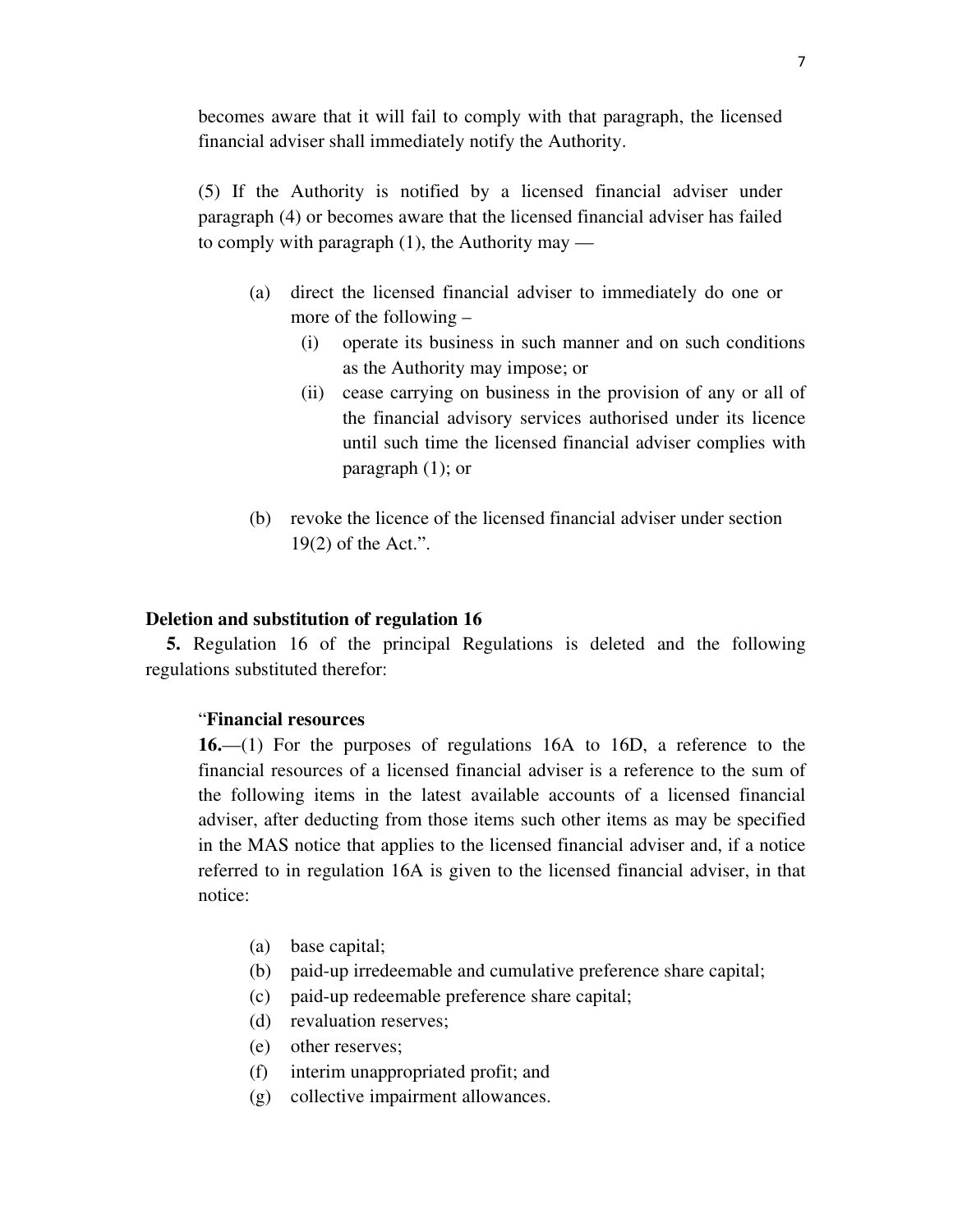(2) Without prejudice to the definition of any of those items in regulation 2(1), the items in paragraph  $(1)(a)$  to  $(g)$  are those items in the latest available accounts of a licensed financial adviser that meet such criteria as may be specified in the MAS notice that applies to the licensed financial adviser.

(3) For the purposes of regulations 16A to 16D, if the sum of the items in paragraphs  $(1)(b)$  and  $1(c)$  is more than the item in paragraph  $(1)(a)$ , the excess amount shall be disregarded in determining the financial resources of the licensed financial adviser.

(4) Notwithstanding paragraphs (1) and (3) and subject to paragraph (5), the total of –

- (a) the excess amount referred to in paragraph (3); and
- (b) the amounts of all qualifying subordinated loans of the licensed financial adviser that remain outstanding during a temporary period,

(referred to in this regulation as the "total amount") may be included in the financial resources of the licensed financial adviser for that temporary period for any purpose under regulations 16A to 16D, if (and only if) —

- (i) each temporary period in which the inclusion is made, and the aggregate of all the temporary periods in each calendar year in which the inclusion is made, do not exceed 90 days; and
- (ii) immediately after the inclusion, the licensed financial adviser notifies the Authority of that fact.

(5) For the purposes of paragraph (4), where the total amount exceeds the amount of the item in paragraph  $(1)(a)$ , the total amount shall be deemed to be the amount of the item in paragraph  $(1)(a)$ .

#### **Variation of adjusted net head office funds or financial resources**

**16A.** The Authority may, for the purpose of addressing the risks applicable to a particular licensed financial adviser, by notice in writing to the licensed financial adviser —

(a) specify items to be deducted from the items referred to in regulation  $16(1)(a)$  to  $(g)$  that are additional to those set out in the MAS notice applicable to the licensed financial adviser; or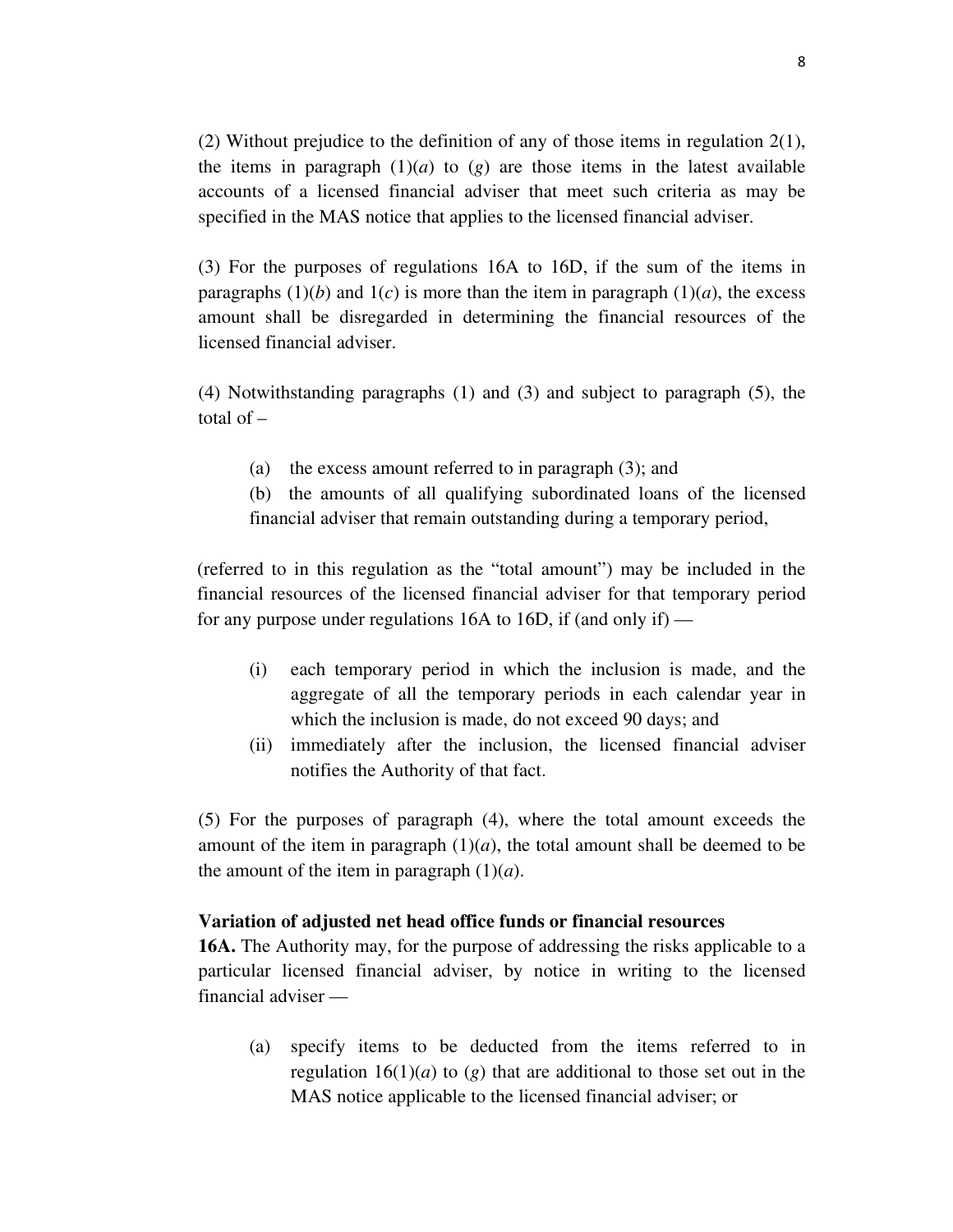(b) specify items to be deducted from the adjusted net head office funds of the licensed financial adviser that are additional to those set out in the MAS notice applicable to the licensed financial adviser.

#### **Written directions to maintain financial resources in Singapore**

**16B.**—(1) The Authority may, from time to time, issue written directions to any licensed financial adviser or class of such licensed financial advisers, to require the licensed financial adviser or each licensed financial adviser of that class to maintain and hold such of its financial resources as the written direction may specify in Singapore, and the licensed financial adviser shall comply with such written direction.

(2) The written direction referred to in paragraph (1) may specify, in respect of the financial resources of any licensed financial adviser or class of licensed financial advisers —

- (a) the items that are to be maintained and held in Singapore;
- (b) the minimum value of any such items to be maintained and held in Singapore; and
- (c) the method of valuation of such items maintained and held in Singapore, including any deductions to be made in respect of those items.

# **Financial resources or adjusted net head office funds of licensed financial adviser not to fall below continuing financial requirements**

**16C.**—(1) For the purposes of section 9(1)(*b*) of the Act, a licensed financial adviser –

- (a) which is incorporated in Singapore shall at all times maintain financial resources of not less than —
	- (i) in the case where it does not have an immediately preceding financial year, \$150,000; and
	- $(ii)$  in any other case
		- (A) one-quarter of its relevant annual expenditure of the immediately preceding financial year; or
		- (B) \$150,000,

whichever is the higher; and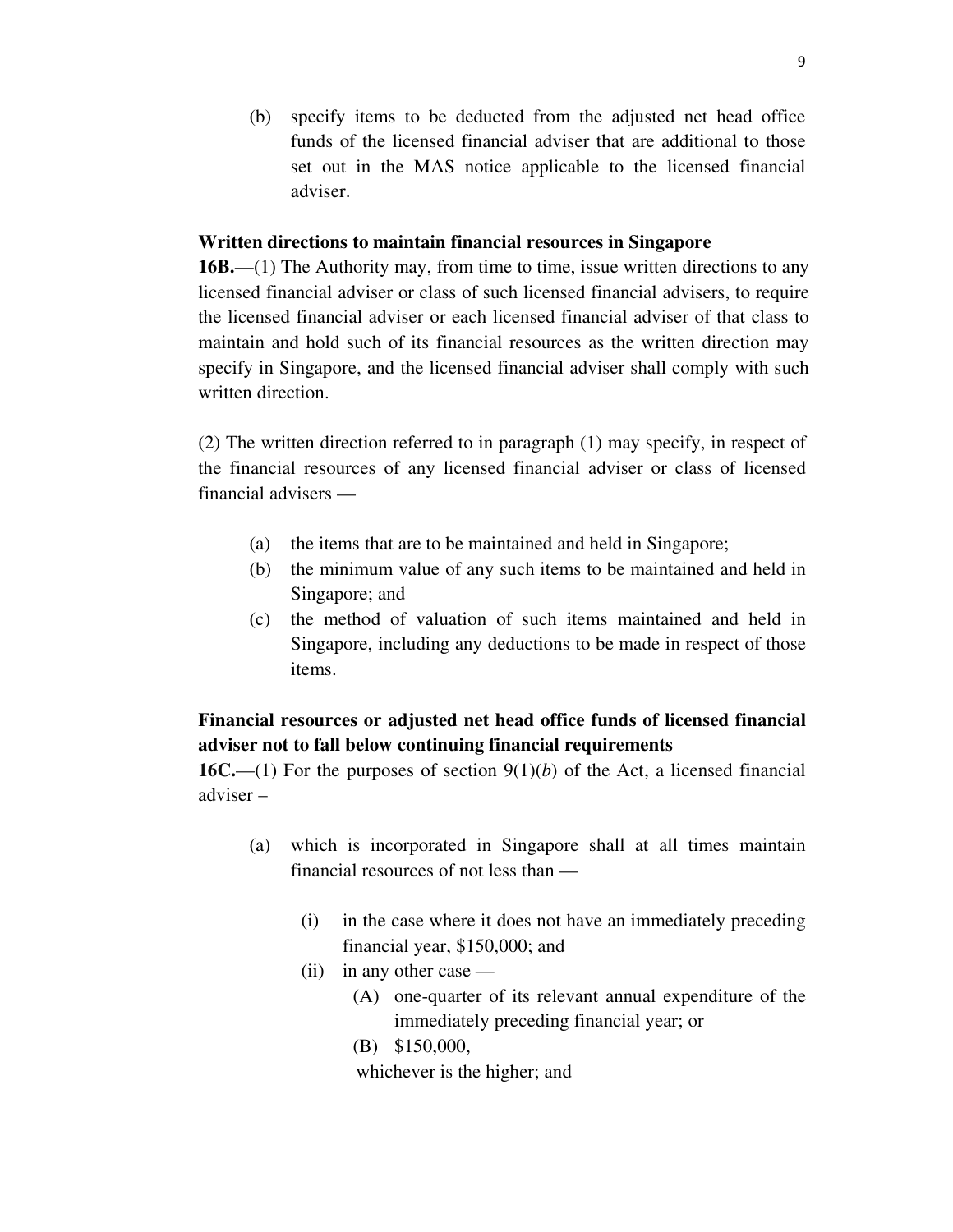- (b) which is a foreign company shall at all times maintain adjusted net head office funds of not less than —
	- (i) in the case where it does not have an immediately preceding financial year, \$150,000; and
	- (ii) in any other case
		- (A) one-quarter of its relevant annual expenditure of the immediately preceding financial year; or
		- (B) \$150,000,

whichever is the higher.

(2) For the purposes of paragraphs (1), the relevant annual expenditure of a licensed financial adviser for the immediately preceding financial year means the total expenditure of the financial adviser for that year less the following –

- (a) staff bonuses (except to the extent that they are guaranteed);
- (b) employees' and directors' shares in profits (except to the extent that they are guaranteed);
- (c) any commission or fee paid to its representatives which is directly related to the commission or fee received by the licensed financial adviser.

(3) Every licensed financial adviser shall compute its financial resources in accordance with regulation 16 or adjusted net head office funds, as the case may be, in accordance with the MAS notice that applies to him, any notice referred to in regulation 16A given to the licensed financial adviser, or both (whichever is applicable) —

- (a) at such time and frequency as may be specified by the Authority by notice in writing; or
- (b) where the Authority does not so specify, at such time and frequency as may be necessary for determining whether at any time its financial resources or adjusted net head office funds (as the case may be) fall below its continuing financial requirements as set out in paragraph (1).

(4) If a licensed financial adviser fails to comply with paragraph (1) or (3) or becomes aware that it will fail to comply with that paragraph, the licensed financial adviser shall immediately notify the Authority.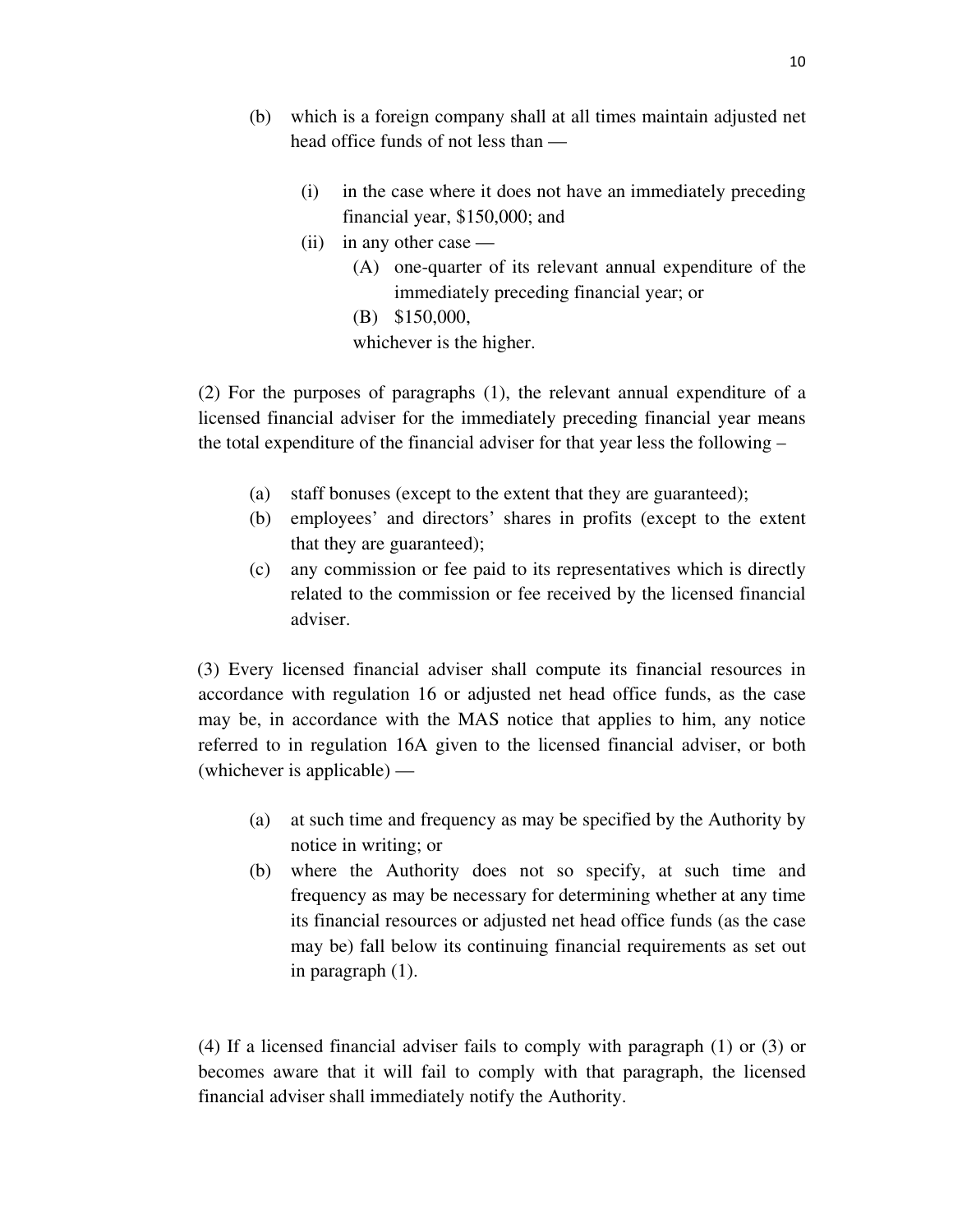(5) If the Authority is notified by the licensed financial adviser under paragraph (4) or becomes aware that the licensed financial adviser has failed to comply with paragraph (1) or (3) the Authority may revoke its licence under section 19 (2) of the Act.

**Where financial resources or adjusted net head office funds of licensed financial adviser fall below 120% of continuing financial requirements 16D**.—(1) A licensed financial adviser shall immediately notify the Authority,  $if -$ 

- (a) in the case where the licensed financial adviser is incorporated in Singapore, its financial resources; or
- (b) in the case where the licensed financial adviser is a foreign company, its adjusted net head office funds,

fall below 120% of its continuing financial requirements.

(2) If the Authority is notified by the licensed financial adviser under paragraph (1) or becomes aware that the financial resources or adjusted net head office funds (as the case may be) of the licensed financial adviser have fallen below 120% of its continuing financial requirements, the Authority may —

- (a) direct the licensed financial adviser to immediately do one or more of the following:
	- (i) operate its business in such manner and on such conditions as the Authority may impose;
	- (ii) cease carrying on business in the provision of any or all of the financial advisory services authorised under its licence until such time that the licensed financial adviser has demonstrated that its financial resources or adjusted net head office funds (as the case may be) are not less than 120% of the continuing financial requirements of the financial adviser; or
- (b) revoke its licence under section 19(2) of the Act.".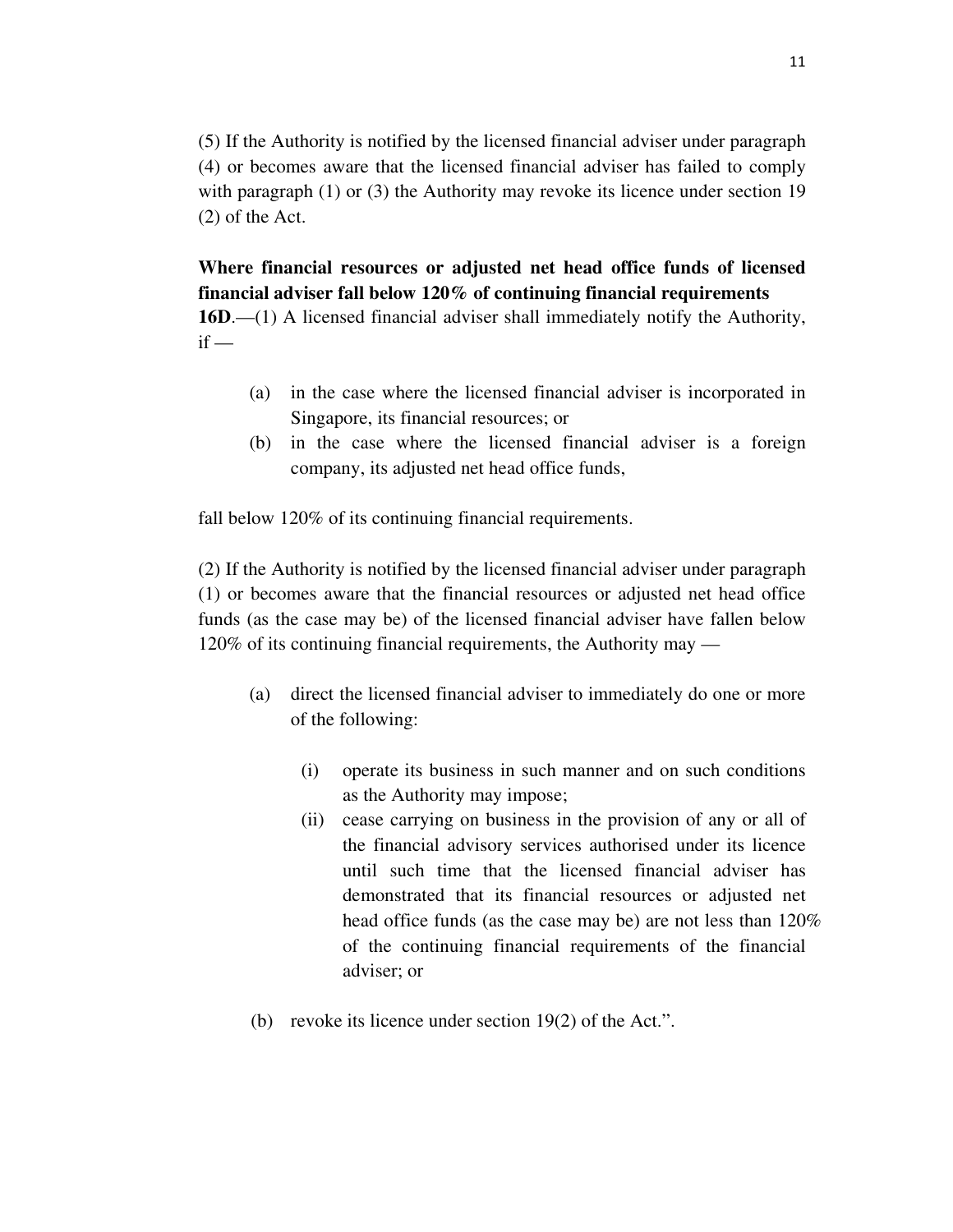#### **Deletion and substitution of regulation 17**

**6.** Regulation 17 of the principal Regulations is deleted and the following regulation substituted therefor:

#### "**Professional indemnity insurance**

**17.**  $- (1)$  For the purposes of section  $9(1)(c)$  of the Act and subject to paragraph (3), the applicant which intends to carry on a business of providing any or all types of financial advisory services to a client who is not an accredited investor, an expert investor or an institutional investor, shall have in force a professional indemnity insurance policy which –

- (a) limit of indemnity to be covered is not less than the minimum professional indemnity insurance coverage requirements; and
- (b) amount of deductible is not more than the maximum professional indemnity insurance deductible requirements,

applicable to the applicant under the Fourth Schedule in respect of all types of financial advisory service to be provided or provided by the applicant for the grant of a financial adviser's licence.

(2) The licensed financial adviser shall not, during the currency of its licence cause or permit the limit of indemnity to be covered and amount of deductible to be allowed under the professional indemnity insurance policy to fall below the minimum professional indemnity insurance coverage requirements and to be more than the maximum professional indemnity insurance deductible requirements applicable under paragraph (1) respectively.

(3) The Authority may vary the minimum professional indemnity insurance coverage requirements or maximum professional indemnity insurance deductible requirements, or both, as the case may be, applicable to the applicant or licensed financial adviser at any time during the currency of its licence, by notice in writing, if the Authority considers it appropriate to do so in the circumstances of the case.".

#### **Amendment of regulation 31**

**7.** Regulation 31 of the principal Regulations is amended –

(1) by deleting the word "and" in paragraph  $(1)(a)(iii)$ ;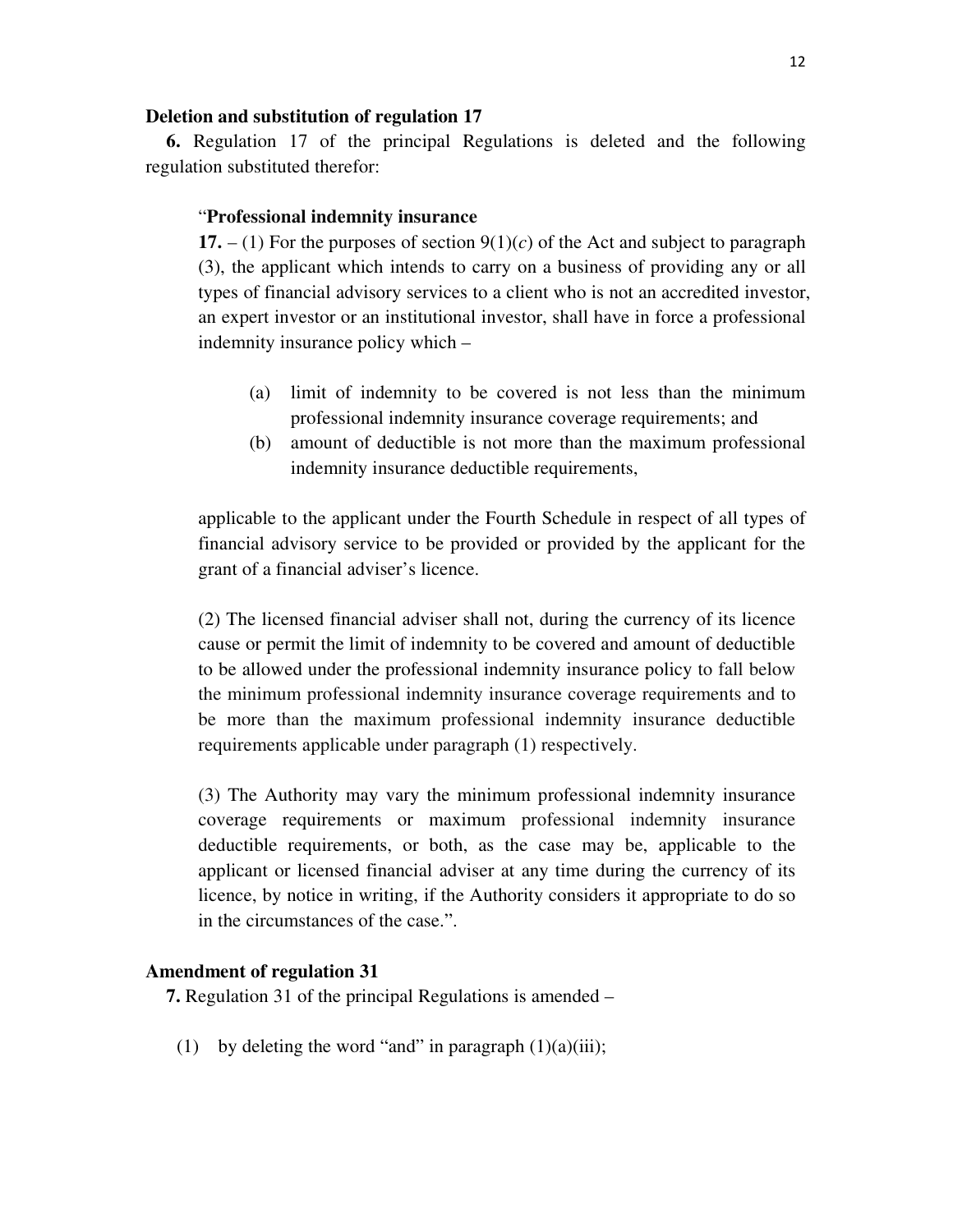(2) by deleting paragraph  $(1)(a)(iv)$  and substituting with the following subparagraphs –

"(iv) where the introducer or any of its representatives is or will be remunerated by one or more introducees, the amount and basis of remuneration –

- (A) if the client is a retail client; and
- (B) in any other case, if so requested by the client; and"

"(v) whether the introducer, or any of its directors or shareholders is a substantial shareholder of the introducee, or whether the introducer has any other relationship with the introducee or any of its representatives;";

- (3) by deleting paragraph (1)(c) and substituting the following paragraph–
	- "(c) the introducer shall not
		- (i) receive or deal with client's money or property; and
		- (ii) provide the client with any information other than the information referred to in paragraph  $(1)(a)$ ,

in relation to the introducing activities; and";

- (4) by deleting the word "and" in paragraph  $(2)(a)(iv)$ ;
- (5) by deleting paragraph  $(2)(a)(v)$  and substituting with the following subparagraphs –

 $f'(v)$  where he or the introducer is or will be remunerated by one or more introducees, the amount and basis of remuneration –

- (A) if the client is a retail client; and
- (B) in any other case, if so requested by the client; and"
- "(vi) whether he or the introducer, or any of the introducer's directors or shareholders, is a substantial shareholder of the introducee, or whether he or the introducer has any other relationship with the introducee or any of its representatives;";
- (6) by deleting paragraph  $(2)(c)$  and substituting the following sub-paragraph "(c) shall not  $-$ 
	- (i) receive or deal with client's money or property; and
	- (ii) provide the client with any information other than the information referred to in paragraph  $(2)(a)$ ,

in relation to the introducing activities.";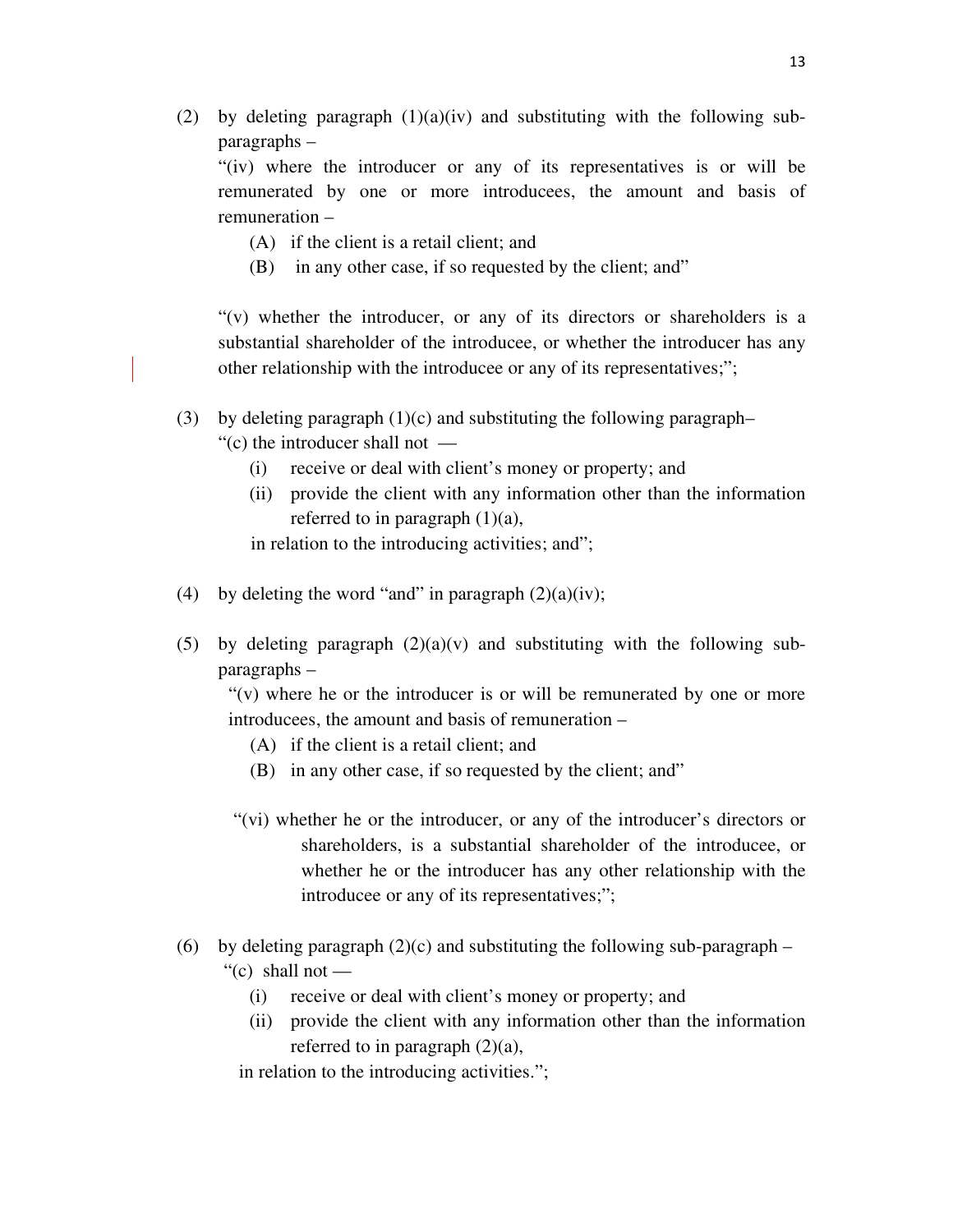- (7) by inserting, immediately after the words "section 23B(1)" in paragraph  $(3)(a)$ , the words "of the Act";
- (8) by deleting the word "and" in paragraph  $(3)(i)(C)$ ;
- (9) by deleting paragraph (3)(i)(D) and substituting with the following paragraphs –

"(D) where he is or will be remunerated by one or more introducees, the amount and basis of remuneration –

- (DA) if the client is a retail client; and
- (DB) in any other case, if so requested by the client; and"

"(E) whether he is a substantial shareholder of the introducee or whether he has any other relationship with the introducee or any of its representatives;"

(10) by deleting paragraph (3)(iii) and substituting with the following subparagraph –

"(iii) the individual shall not —

- (A) receive or deal with client's money or property; and
- (B) provide the client with any information other than the information referred to in paragraph  $(3)(c)(i)$ ,

in relation to introducing activities.";

- (11) by deleting the word "A" in paragraph (4) and substituting with the words "Subject to paragraph (4A), a";
- (12) by inserting, immediately after paragraph (4), the following paragraph –

"(4A) Paragraph (4) shall not apply to a licensed financial adviser who provides the same type of financial advisory service in respect of the same investment product or type of investment product as the introducee to whom the licensed financial adviser intends to introduce or introduces any retail client, unless –

- (a) the introduction is done pursuant to an express request by the retail client for information in respect of the same investment product or type of investment product; and
- (b) the licensed financial adviser has not made any reference to the same investment product or type of investment product to the retail client before the retail client's express request.";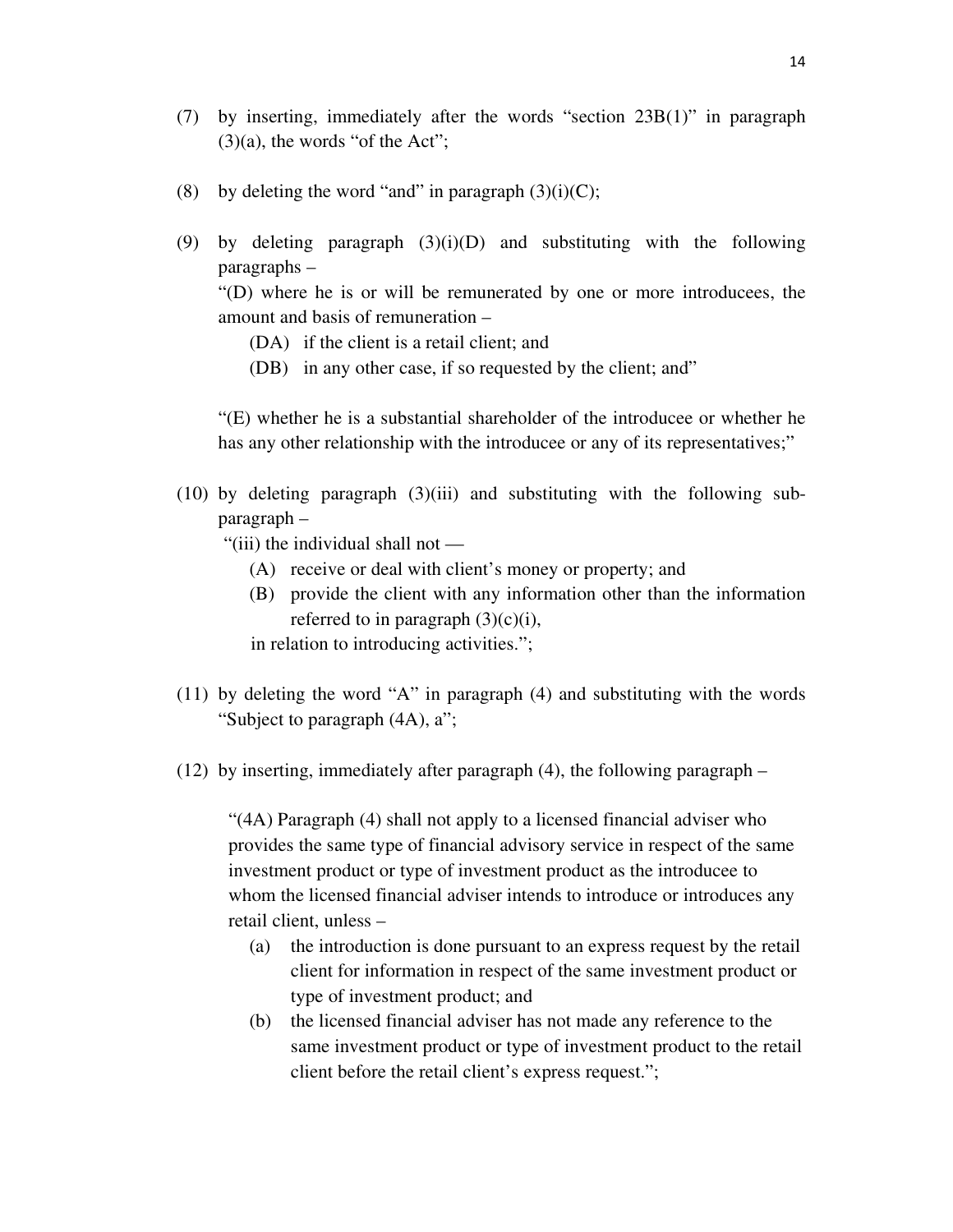(13) by deleting paragraphs (5) and (6) and substituting with the following  $-$ 

"(5) An appointed or a provisional representative of a licensed financial adviser referred to in paragraph (4) shall be exempt from complying with sections 25, 27 and 36 of the Act in respect of all introducing activities he carries out on behalf of the financial adviser–

- (a) in a case where he acts for the financial adviser when the financial adviser is carrying out introducing activities on its own behalf, subject to  $-$ 
	- (i) the conditions specified in paragraph  $(2)(a)$  (i), (iii), (iv), (v) and (vii) and (*c*) which shall apply as if every reference in those conditions to the introducer were a reference to the financial adviser and every reference to "by one or more introducees" were deleted; and
	- (ii) the condition that, when carrying out introducing activities, he discloses to every client whether he is a substantial shareholder of the financial adviser, or whether he has any other relationship (other than as an appointed or provisional representative) with the financial adviser; and
- (b) in a case where he acts for the financial adviser when the financial adviser is carrying out introducing activities for one or more introducees, subject to the conditions specified in paragraph (2) (*a*), (*b*) and (*c*) which shall apply as if every reference in those conditions to the introducer were a reference to the financial adviser.

(6) An employee of a licensed financial adviser referred to in paragraph (4) (not being an appointed or a provisional representative) shall be exempt from section 23B(1) of the Act in respect of all introducing activities he carries out on behalf of the financial adviser –

- (a) in a case where he acts for the financial adviser when the financial adviser is carrying out introducing activities on its own behalf, subject to  $-$ 
	- (i) the conditions specified in paragraph  $(2)(a)$  (i), (iii), (iv), (v) and (vii) and (c) which shall apply as if every reference in those conditions to introducer were a reference to the financial adviser and every reference to "by one or more introducees" were deleted; and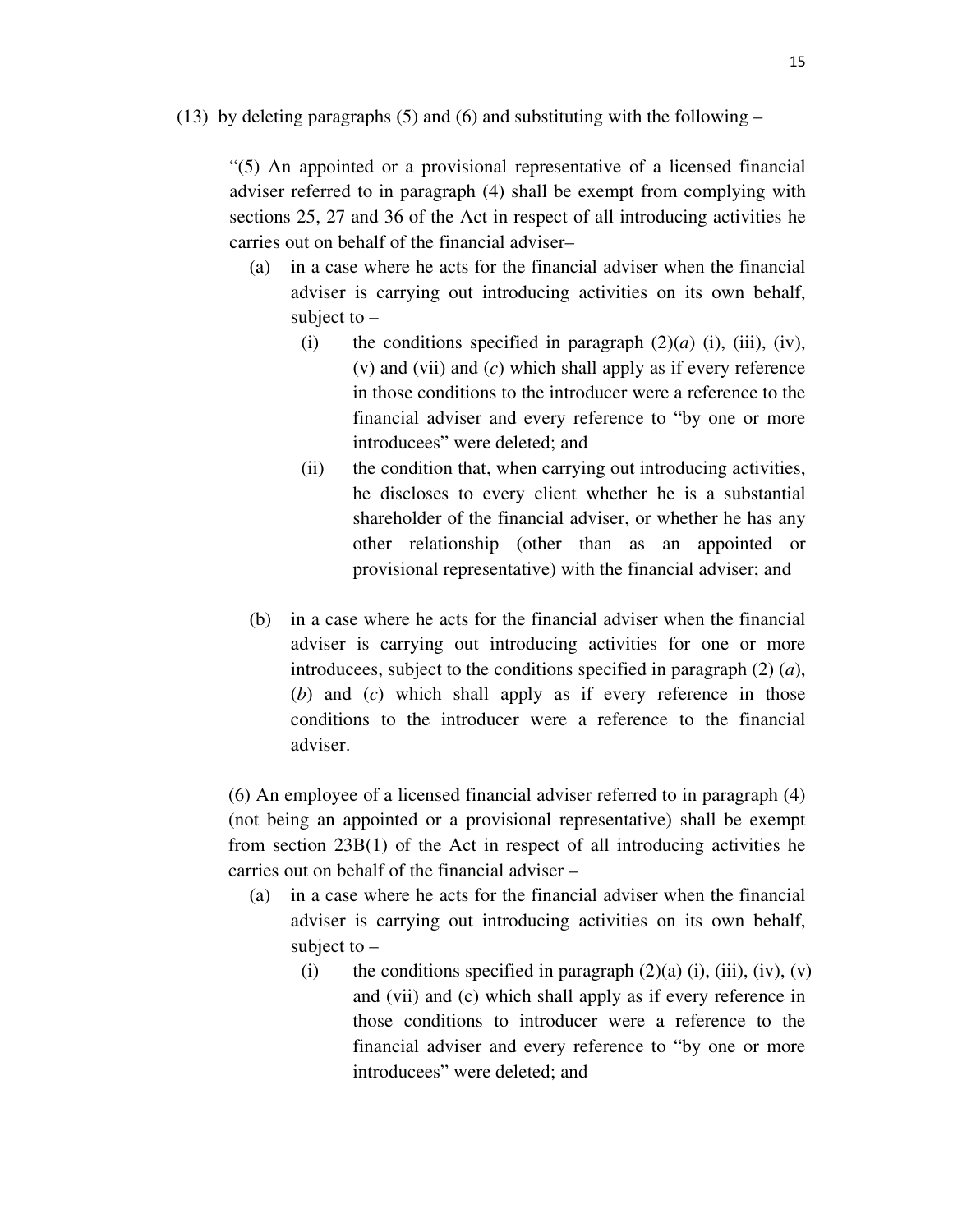- (ii) the condition that, when carrying out introducing activities, he discloses to every client whether he is a substantial shareholder of the financial adviser, or whether he has any other relationship (other than as employee) with the financial adviser; and
- (b) in a case where he acts for the financial adviser when the financial adviser is carrying out introducing activities for one or more introducees, subject to the conditions specified in paragraph (2) (*a*), (*b*) and (*c*) which shall apply as if every reference in those conditions to introducer were a reference to the financial adviser.";
- (14) by deleting the word "A" and substituting with the words "Subject to paragraph (7A), a" in paragraph (7);
- (15) by inserting, immediately after paragraph (7), the following paragraph "(7A) Paragraph (7) shall not apply to a person exempt from holding a financial adviser's licence under section 23 (1) (*a*), *(b*), (*c*), (*d*) or (*e*) of the Act who provides the same type of financial advisory service in respect of the same investment product or type of investment product as the introducee to whom the licensed financial adviser intends to introduce or introduces any retail client, unless –
	- (a) the introduction is done pursuant to an express request by the retail client for information in respect of the same investment product or type of investment product; and
	- (b) the person has not made any reference to the same investment product or type of investment product to the retail client before the retail client's express request.";
- (16) by deleting paragraph 8 and substituting with the following paragraph
	- $\degree$ (8) A representative (other than a teller referred to in paragraph (8A)) of a person referred to in paragraph (7) shall be exempt from complying with sections 25, 27 and 36 of the Act in respect of all introducing activities he carries out on behalf of the person –
		- (a) in a case where he acts for the person when the person is carrying out introducing activities on its own behalf, subject to –
			- (i) the conditions specified in paragraph  $(2)$   $(a)(i)$ ,  $(iii)$ ,  $(iv)$ , (v) and (vii) and (*c*) which shall apply as if every reference in those conditions to the introducer were a reference to the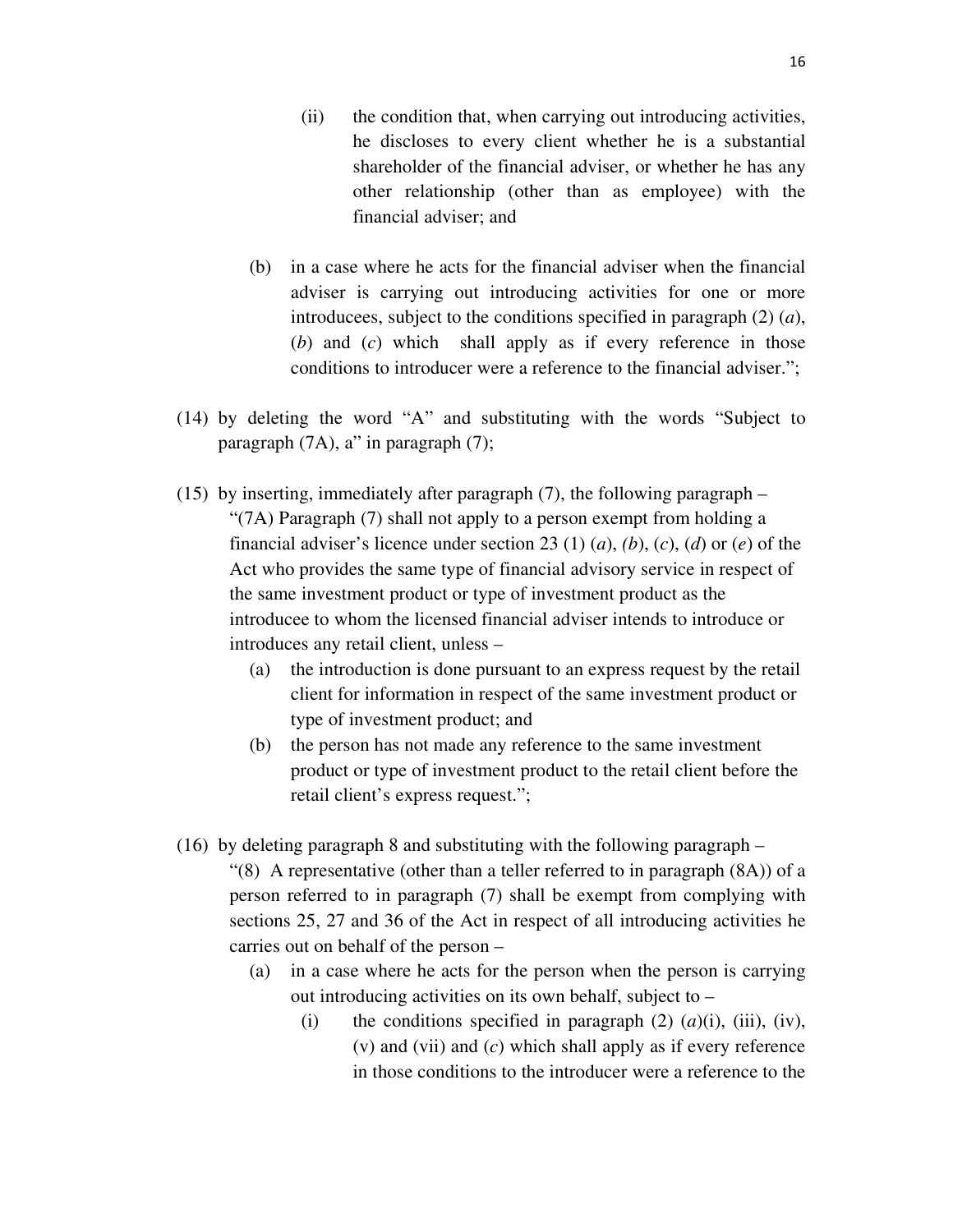person and every reference to "by one or more introducees" were deleted; and

- (ii) the condition that, when carrying out introducing activities, he discloses to every client whether he is a substantial shareholder of the person, or whether he has any other relationship with the person; and
- (b) in a case where he acts for the person when the person is carrying out introducing activities for one or more introducees, subject to the conditions specified in paragraph  $(2)(a)$ ,  $(b)$  and  $(c)$  which shall apply as if every reference in those conditions to the introducer were a reference to the person.";
- (17) by deleting the words "holding a representative's licence" and substituting with the words "being notified as a representative under section 23B(1) of the Act" in paragraph  $(8A)$ ;
- (18) by deleting the words "paragraph  $(2)(a)(i)$  and  $(iii)$ " and substituting with the words "paragraph  $(2)(a)(i)$ , (iii), (vi) and (vii)" in paragraph  $(8A)(c)$ ;
- (19) by deleting the words "paragraph  $(2)(a)(i)$ , (ii) and (iii)" and substituting with the words "paragraph  $(2)(a)(i)$ ,  $(ii)$ ,  $(iii)$ ,  $(vi)$  and  $(vii)$ " in paragraph  $(8A)(d);$
- (20) by inserting, immediately after paragraph (8A), the following paragraph "(8B) An appointed or a provisional representative of a licensed financial adviser or a person exempt from holding a financial adviser's licence under section 23(1) (*a*), (*b*), (*c*), (*d*) or (*e*) of the Act, shall not enter into any arrangement with any introducer to carry out introducing activities.";
- (21) by deleting the words "paragraph  $(1)$ ,  $(2)$  or  $(3)$ " and substituting with the words "paragraph (8B)" in paragraph (9);
- (22) by deleting sub-paragraph (b) of the definition of "introducing activity" in paragraph (12) and inserting the following sub-paragraph: "(b) the activity referred to in sub-paragraph (*a*) and recording the particulars of any client and forwarding such particulars to an introducee with the client's consent. and "introduce" shall be construed accordingly;"; and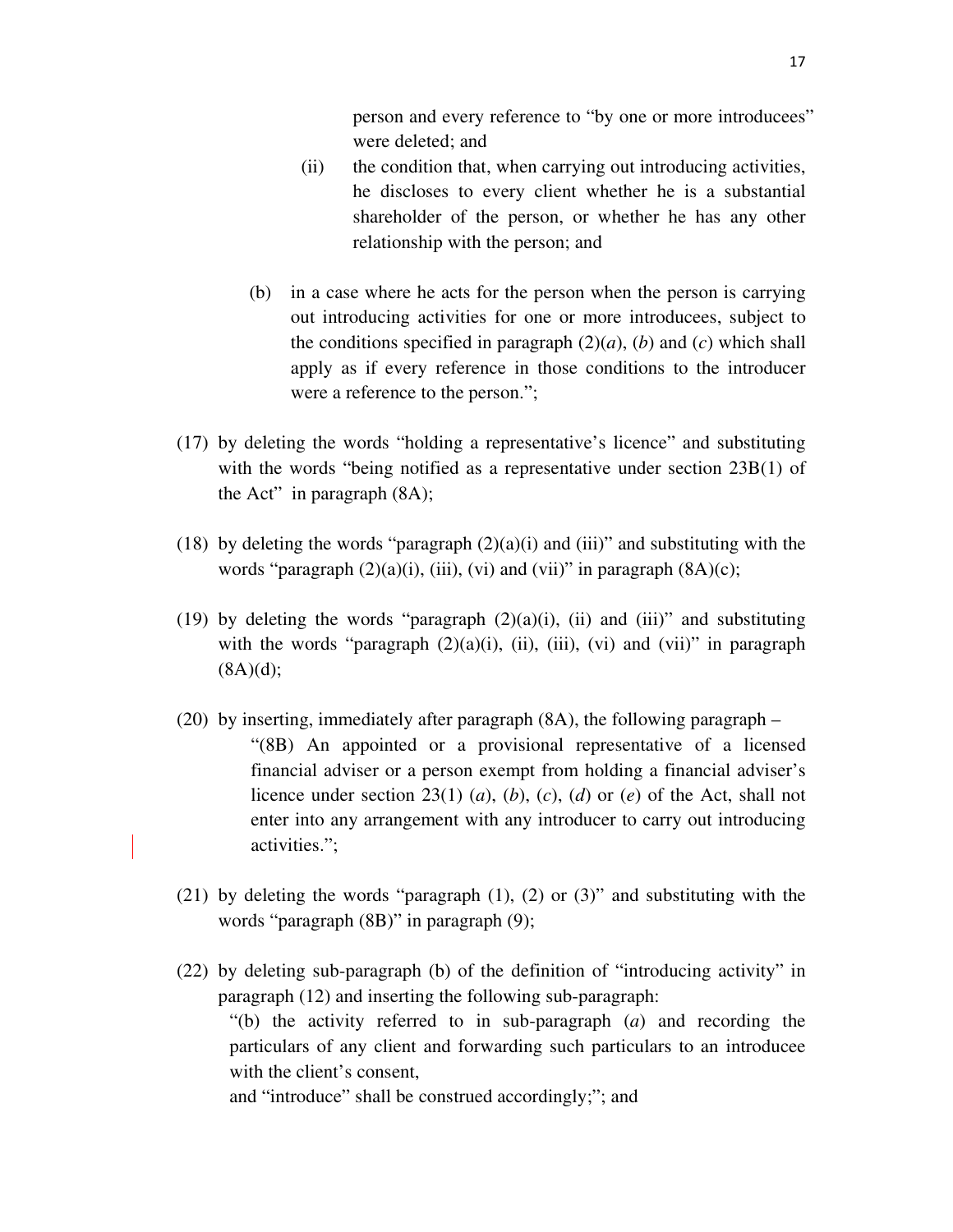(23) by inserting, immediately after the definition of "introducing activity", the following definition:

""retail client" means a client or prospective client who is not an accredited investor, an expert investor or an institutional investor;".

## **New Fourth Schedule**

**8**. The principal Regulations are amended by inserting, immediately after the Third Schedule, the following schedule –

Regulation 17

## "**FOURTH SCHEDULE**

# **MINIMUM PROFESSIONAL INDEMNITY INSURANCE COVERAGE REQUIREMENTS AND MAXIMUM PROFESSIONAL INDEMNITY INSURANCE DEDUCTIBLE REQUIREMENTS FOR AN APPLICANT FOR GRANT OF A FINANCIAL ADVISER LICENCE OR A LICENSED FINANCIAL ADVISER**

- 1. Subject to paragraph 2, the minimum professional indemnity insurance coverage requirement applicable to an applicant to be granted a financial adviser's licence or licensed financial adviser (as the case may be) in respect of the type of financial advisory service in the First column of the table below shall not be less than that set out in the Second column of the table below.
- 2. Where more than one minimum professional indemnity insurance coverage requirement is applicable to the applicant or licensed financial adviser (as the case may be), the minimum professional indemnity insurance coverage requirement applicable to the applicant or licensed financial adviser (as the case may be) shall be the higher of the applicable minimum professional indemnity insurance coverage requirement.

| First column                                          | Second Column                         |  |  |
|-------------------------------------------------------|---------------------------------------|--|--|
| <b>Type of Financial Advisory Service</b>             | Minimum Professional Indemnity        |  |  |
|                                                       | <b>Insurance Coverage Requirement</b> |  |  |
| (a) Advising others by issuing or $\frac{1}{500,000}$ |                                       |  |  |
| promulgating research analyses or                     |                                       |  |  |
| in<br>research reports, whether                       |                                       |  |  |
| electronic, print or other form,                      |                                       |  |  |
| concerning any investment product;                    |                                       |  |  |
| or                                                    |                                       |  |  |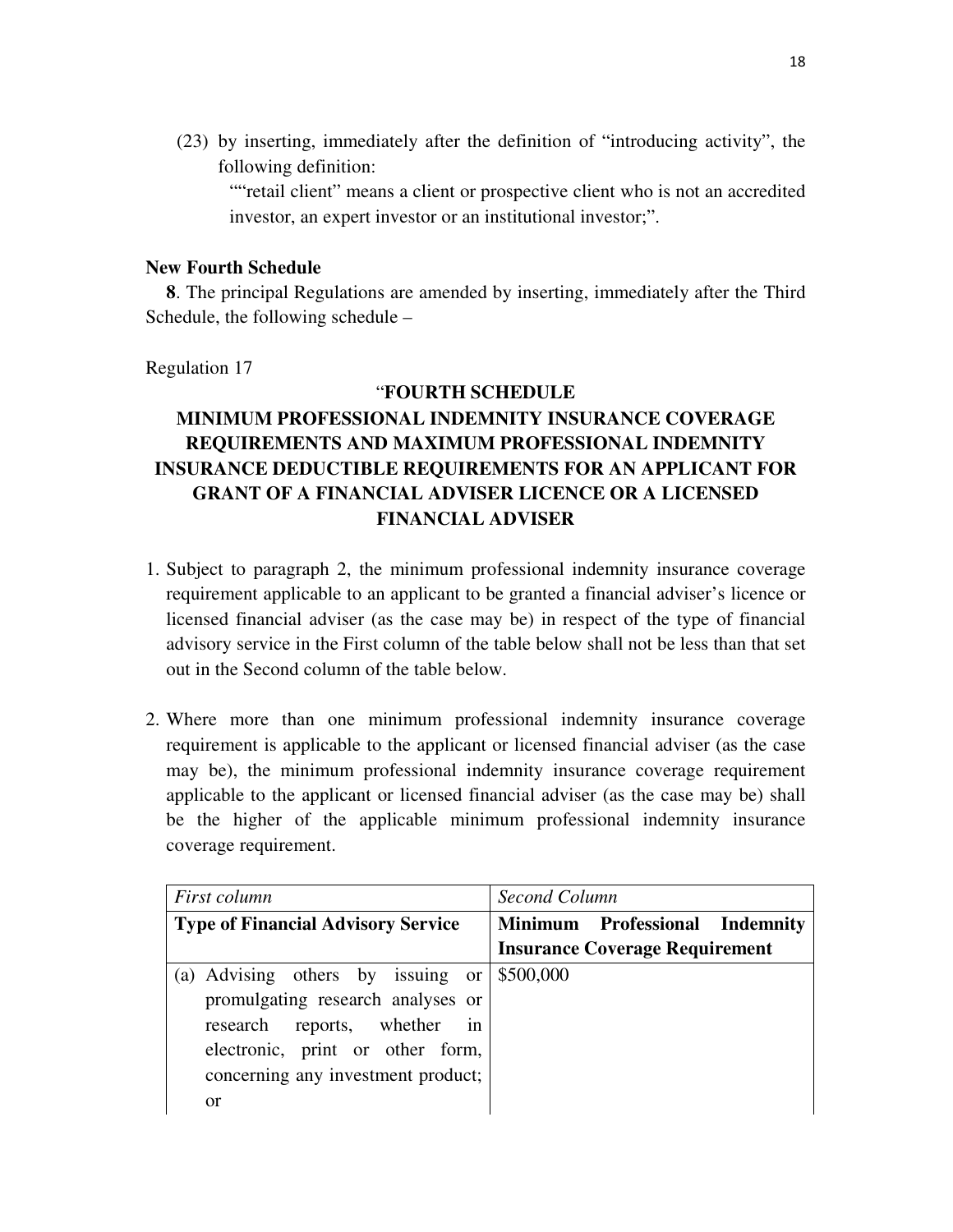| (b) Any other type of financial advisory<br>$s$ ervice $-$ |                                                                                                                                                                                                                                                                                                                                     |                                                                                                                                                                                                                                                                                    |
|------------------------------------------------------------|-------------------------------------------------------------------------------------------------------------------------------------------------------------------------------------------------------------------------------------------------------------------------------------------------------------------------------------|------------------------------------------------------------------------------------------------------------------------------------------------------------------------------------------------------------------------------------------------------------------------------------|
| (i)                                                        | where the total annual<br>revenue of the applicant or<br>licensed financial adviser (as<br>the case may be) in the<br>immediately<br>preceding<br>financial year, based on the<br>applicant's or licensed<br>financial adviser's (as the<br>case may be) latest audited<br>financial statements, is \$5<br>million or less; or      | \$1 million                                                                                                                                                                                                                                                                        |
| (ii)                                                       | where the total<br>annual<br>revenue of the applicant or<br>licensed financial adviser (as<br>the case may be) in the<br>immediately preceding<br>financial year, based on the<br>applicant's or<br>licensed<br>financial adviser's (as the<br>case may be) latest audited<br>financial statements, is more<br>than \$5 million; or | The lower of $-$<br>20% of the total annual revenue of<br>(i)<br>immediately preceding<br>the<br>financial year, based on the<br>applicant's or licensed financial<br>adviser's (as the case may be)<br>latest audited financial statements;<br><b>or</b><br>\$10 million.<br>(ii) |
|                                                            | (iii) where<br>the<br>applicant<br><sub>or</sub><br>licensed financial adviser (as<br>the case may be) does not<br>have<br>immediately<br>an<br>preceding financial year.                                                                                                                                                           | \$1 million                                                                                                                                                                                                                                                                        |

3. The amount of deductible allowed for any professional indemnity insurance policy maintained by an applicant or licensed financial adviser, as the case may be, shall not exceed 10% of the applicant's or licensed financial adviser's, as the case may be, base capital.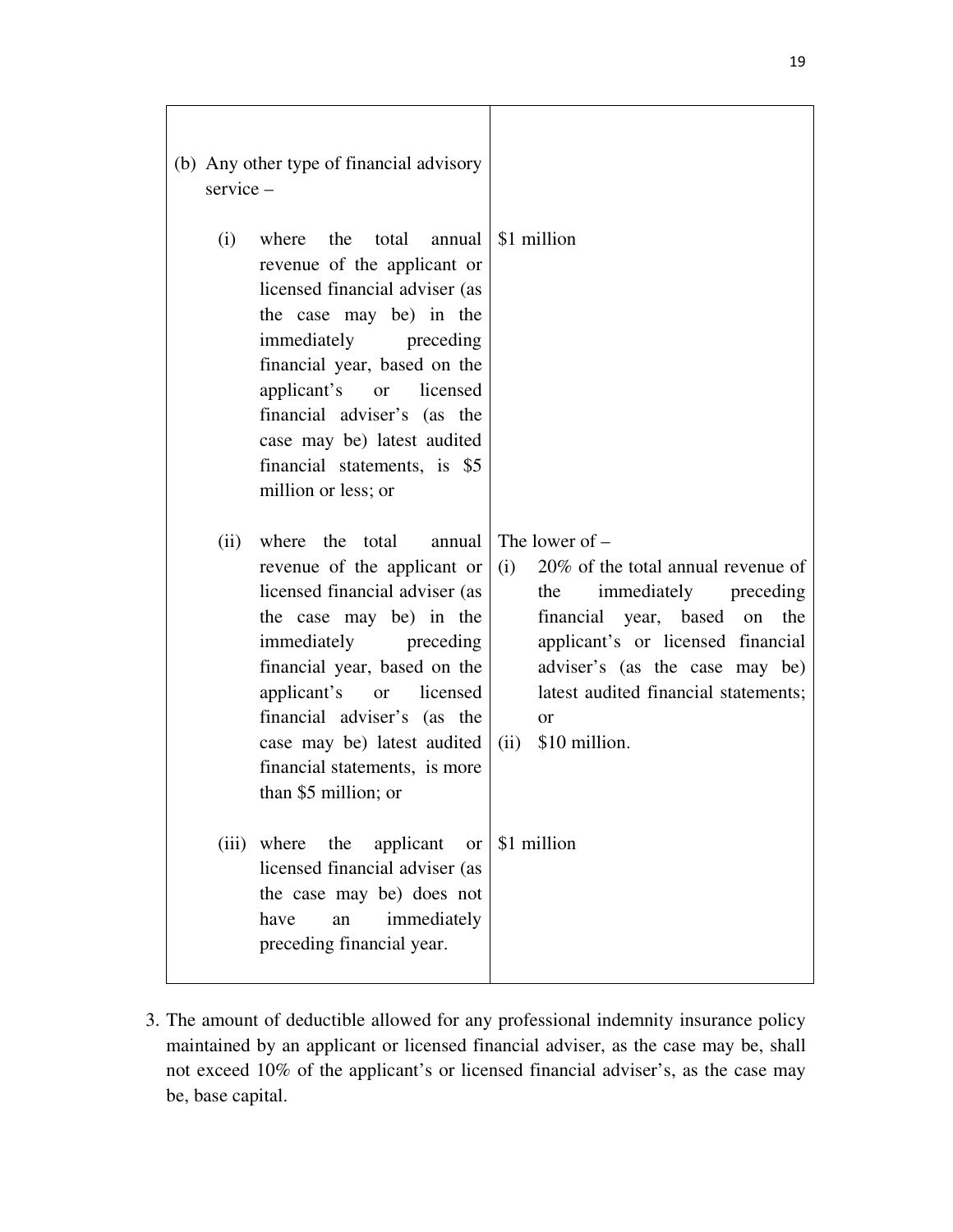#### **Savings and transitional provisions for existing holders of licence**

**9.**—(1) Subject to paragraph (4), regulations 15, 15A and 16 to 16D of the principal Regulations (as amended by these Regulations) shall not apply to a specified holder for a period of 24 months from [effective date of legislation] ("specified period"); and regulations 15 and 16 of the principal Regulations as in force immediately before [effective date of legislation] shall continue to apply to the specified holder in the specified period.

(2) Subject to paragraph (4), regulation 17 of the principal Regulations (as amended by these Regulations) shall not apply to a specified holder for a period of 12 months from [effective date of legislation] ("notified period"); and regulation 17 of the principal Regulations as in force immediately before [effective date of legislation] shall continue to apply to the specified holder in the notified period.

(3) Subject to paragraph (4) and notwithstanding that regulation 17 of the principal Regulations (as amended by these Regulations) shall apply to a specified holder from the end of the notified period or such earlier period as may be notified to the Authority under paragraph (4) ("earlier period"), paragraph 3 of the Fourth Schedule to the principal Regulations (as amended by these Regulations) shall not apply to a specified holder for a period of 12 months from the end of the notified period or earlier period, as the case may be, and ending on the expiry of 24 months from [effective date of legislation] ("relevant period"), and the amount of deductible allowed for any professional indemnity insurance policy maintained by a specified holder in the relevant period shall not exceed 10% of the specified holder's paid-up capital.

(4) A specified holder to which paragraph (1), (2) or (3) applies may at any time before the expiry of the specified period, notified period or relevant period, as the case may be, elect to comply with regulations 15, 15A and 16 to 16D of, regulation 17 of or paragraph 3 of the Fourth Schedule to the principal Regulations (as amended by these Regulations) by giving written notice of this intention to the Authority at least 14 days before the intended date of compliance as specified in the notice, and as from the intended date of compliance, regulations 15, 15A and 16 to 16D of, regulation 17 of or paragraph 3 of the Fourth Schedule to the principal Regulations (as amended by these Regulations), as the case may be, shall apply to the specified holder.

(5) In this regulation, "specified holder" means a person which has been granted a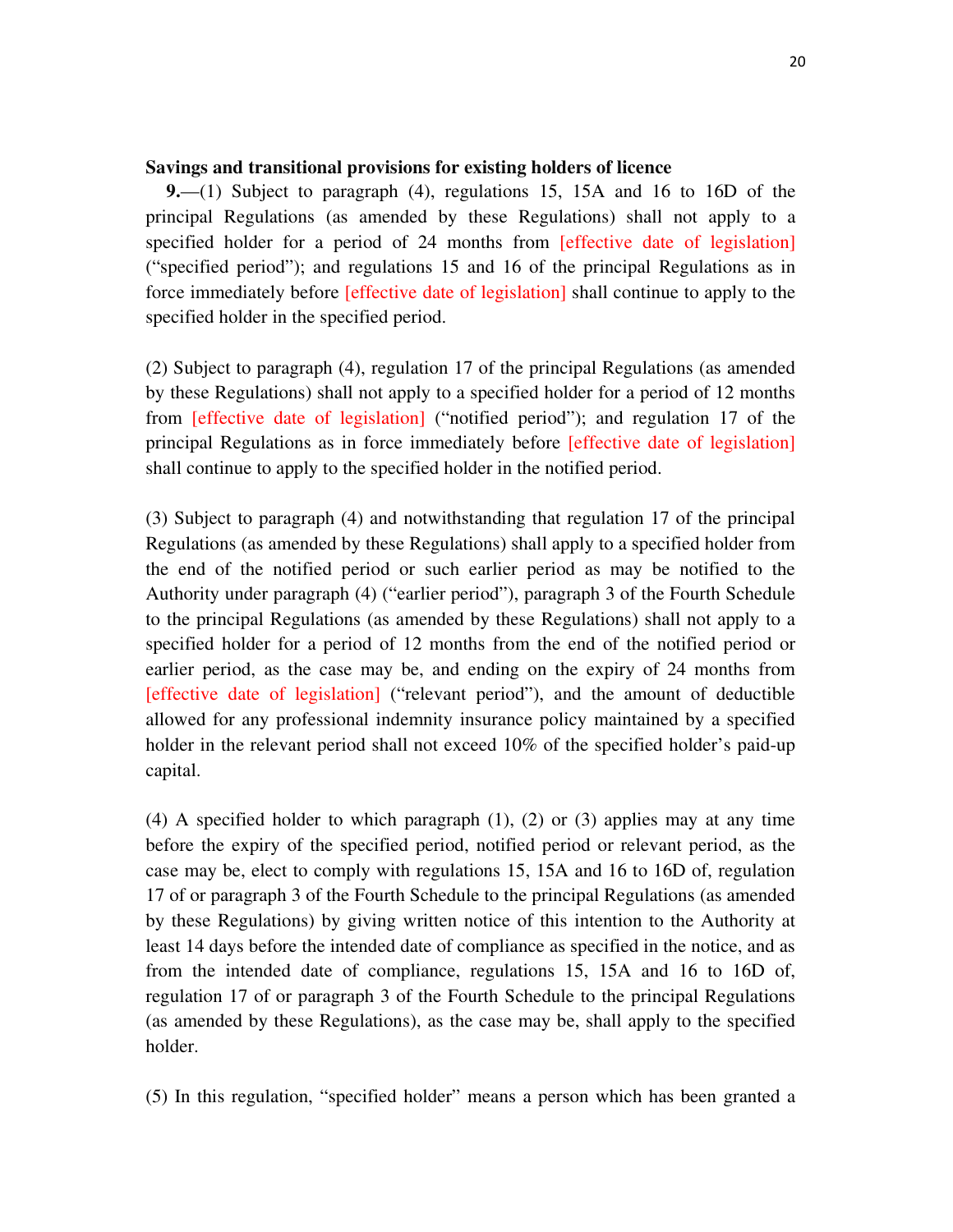financial adviser's licence under section 13 of the Act before [effective date of legislation].

#### **Savings and transitional provisions for new holders of licence**

**10**. — (1) Subject to paragraph (4), regulations 15, 15A and 16 to 16D of the principal Regulations (as amended by these Regulations) shall not apply to a new holder for a period of 24 months from [effective date of legislation] ("specified period"); and regulations 15 and 16 of the principal Regulations as in force immediately before [effective date of legislation] shall continue to apply to the new holder in the specified period.

(2) Subject to paragraph (4), regulation 17 of the principal Regulations (as amended by these Regulations) shall not apply to a new holder for a period of 12 months from [effective date of legislation] ("notified period"); and regulation 17 of the principal Regulations as in force immediately before [effective date of legislation] shall continue to apply to the new holder in the notified period.

(3) Subject to paragraph (4) and notwithstanding that regulation 17 of the principal Regulations (as amended by these Regulations) shall apply to a new holder from the end of the notified period or such earlier period as may be notified to the Authority under paragraph (4) ("earlier period"), paragraph 3 of the Fourth Schedule to the principal Regulations (as amended by these Regulations) shall not apply to a new holder for a period of 12 months from the end of the notified period or earlier period, as the case may be, and ending on the expiry of 24 months from [effective date of legislation] ("relevant period"), and the amount of deductible allowed for any professional indemnity insurance policy maintained by a new holder in the relevant period shall not exceed 10% of the new holder's paid-up capital.

(4) A new holder to which paragraph (1), (2) or (3) applies may at any time before the expiry of the specified period, notified period or relevant period (as the case may be), elect to comply with regulations 15, 15A and 16 to 16D of, regulation 17 of or paragraph 3 of the Fourth Schedule to the principal Regulations (as amended by these Regulations) by giving written notice of this intention to the Authority at least 14 days before the intended date of compliance as specified in the notice, and as from the intended date of compliance, regulations 15, 15A and 16 to 16D of, regulation 17 of or paragraph 3 of the Fourth Schedule to the principal Regulations (as amended by these Regulations), as the case may be, shall apply to the new holder.

(5) In this regulation, "new holder" means a person which has made an application for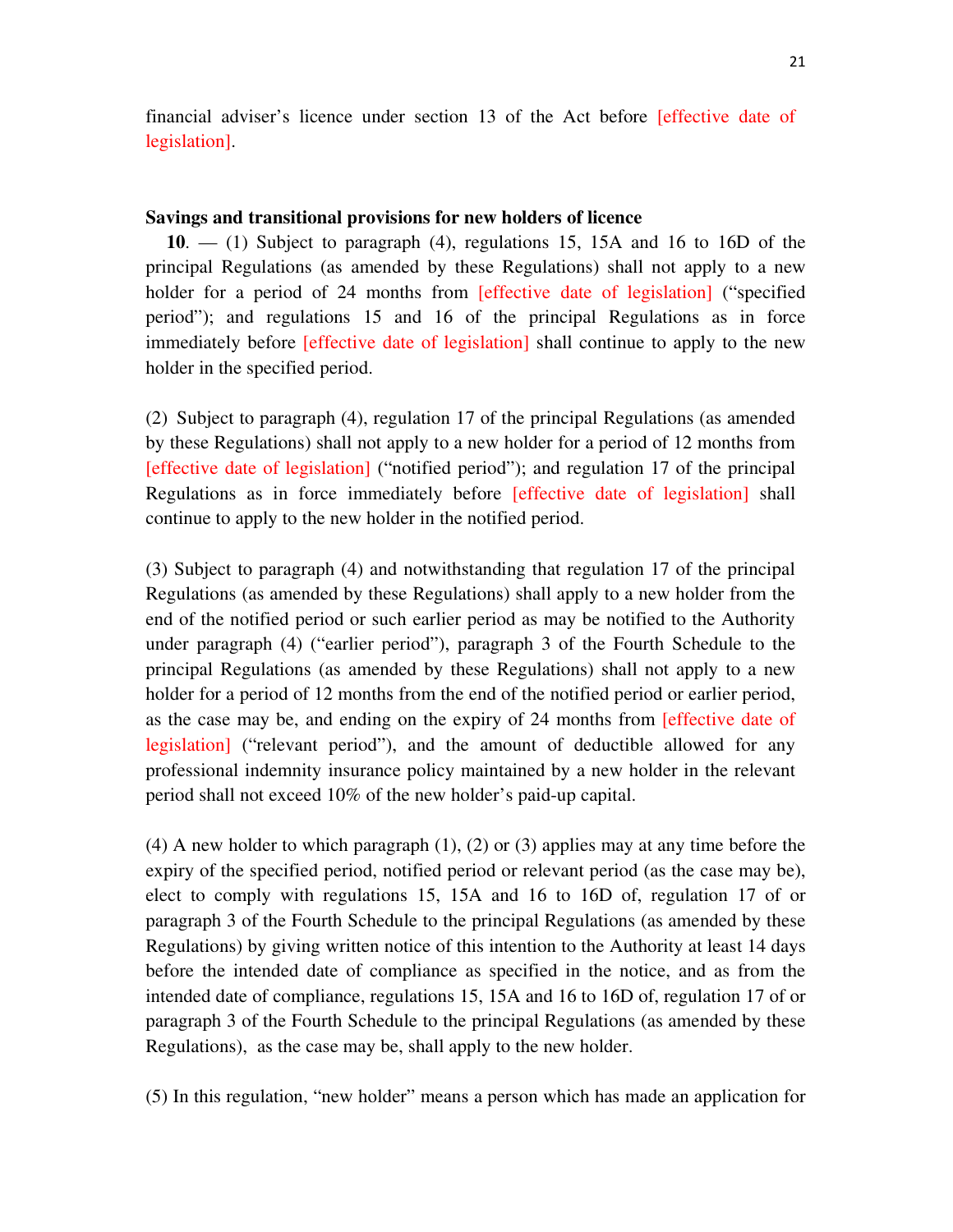the grant of a financial adviser's licence under section 8 of the Act for a licence before [effective date of legislation] and the financial adviser's licence is granted under section 13 of the Act within 6 months from [effective date of legislation].

# **Savings and transitional provisions for existing persons carrying out introducing activities**

**11***. —* (1) Subject to paragraph (2), regulation 31 of the principal Regulations (as amended by these Regulations) shall not apply to a specified person for a period of 6 months from [effective date of legislation]; and regulation 31 of the principal Regulations as in force immediately before [effective date of legislation] shall continue to apply to the specified person in that period.

(2) A specified person to which paragraph (1) applies may at any time before the expiry of the period referred to in paragraph (1), elect to comply with regulation 31 of the principal Regulations (as amended by these Regulations) by giving written notice of this intention to the Authority at least 14 days before the intended date of compliance as specified in the notice, and as from the intended date of compliance, regulation 31 of the principal Regulations (as amended by these Regulations) shall apply to the existing person.

(3) In this regulation, "specified person" means –

- (a) each of the following persons who has commenced introducing activities on its own behalf or on behalf of an introducer (as the case may be) before [effective date of legislation] –
	- (iii) an introducer referred to in regulation 31(1) of the principle Regulations;
	- (iii) an individual referred to in regulation 31(3) of the principle Regulations;
	- (iv) a licensed financial adviser; and
	- (v) a person exempt from holding a financial adviser's licence under section  $23(1)(a)$ , (b), (c), (d) or (e) of the Act (referred to in this regulation as the specified exempt financial adviser); and
- (b) each of the following persons who has commenced carrying out introducing activities before [effective date of legislation] –
	- (i) a representative of an introducer;
	- (ii) an appointed or a provisional representative or an employee of a licensed financial adviser;